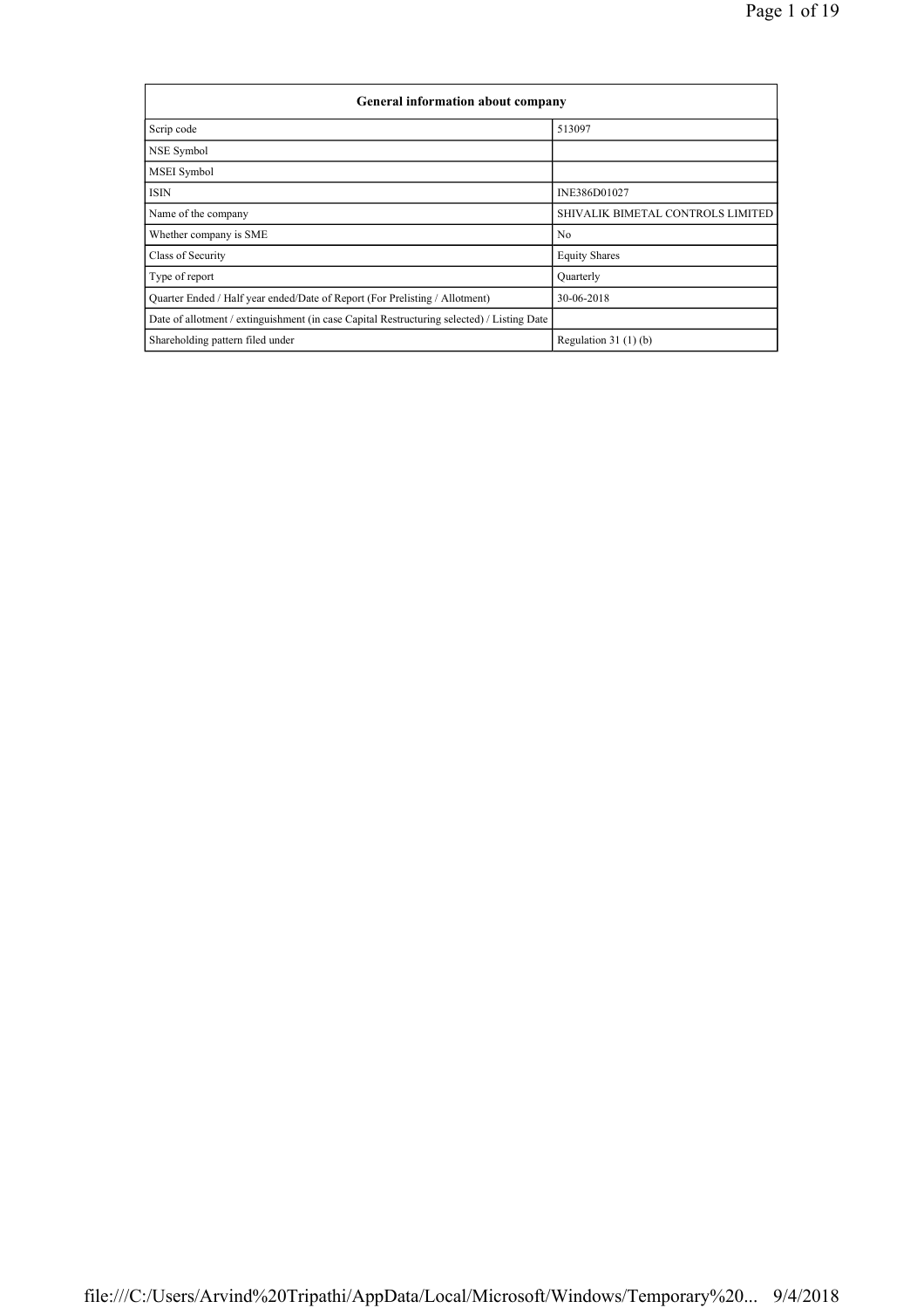|                | <b>Declaration</b>                                                                        |                |                                |                       |                            |  |  |  |  |  |  |  |
|----------------|-------------------------------------------------------------------------------------------|----------------|--------------------------------|-----------------------|----------------------------|--|--|--|--|--|--|--|
| Sr.<br>No.     | Particular                                                                                | Yes/No         | Promoter and<br>Promoter Group | Public<br>shareholder | Non Promoter-Non<br>Public |  |  |  |  |  |  |  |
| $\mathbf{1}$   | Whether the Listed Entity has issued any partly paid up<br>shares?                        | N <sub>0</sub> | N <sub>0</sub>                 | N <sub>0</sub>        | N <sub>0</sub>             |  |  |  |  |  |  |  |
| $\overline{2}$ | Whether the Listed Entity has issued any Convertible<br>Securities?                       | N <sub>0</sub> | N <sub>0</sub>                 | No.                   | No                         |  |  |  |  |  |  |  |
| 3              | Whether the Listed Entity has issued any Warrants?                                        | N <sub>0</sub> | N <sub>0</sub>                 | N <sub>0</sub>        | N <sub>0</sub>             |  |  |  |  |  |  |  |
| $\overline{4}$ | Whether the Listed Entity has any shares against which<br>depository receipts are issued? | N <sub>0</sub> | N <sub>0</sub>                 | N <sub>0</sub>        | N <sub>0</sub>             |  |  |  |  |  |  |  |
| 5              | Whether the Listed Entity has any shares in locked-in?                                    | N <sub>0</sub> | N <sub>0</sub>                 | No.                   | N <sub>0</sub>             |  |  |  |  |  |  |  |
| 6              | Whether any shares held by promoters are pledge or<br>otherwise encumbered?               | N <sub>0</sub> | N <sub>0</sub>                 |                       |                            |  |  |  |  |  |  |  |
| $\overline{7}$ | Whether company has equity shares with differential<br>voting rights?                     | N <sub>0</sub> | N <sub>0</sub>                 | N <sub>0</sub>        | N <sub>0</sub>             |  |  |  |  |  |  |  |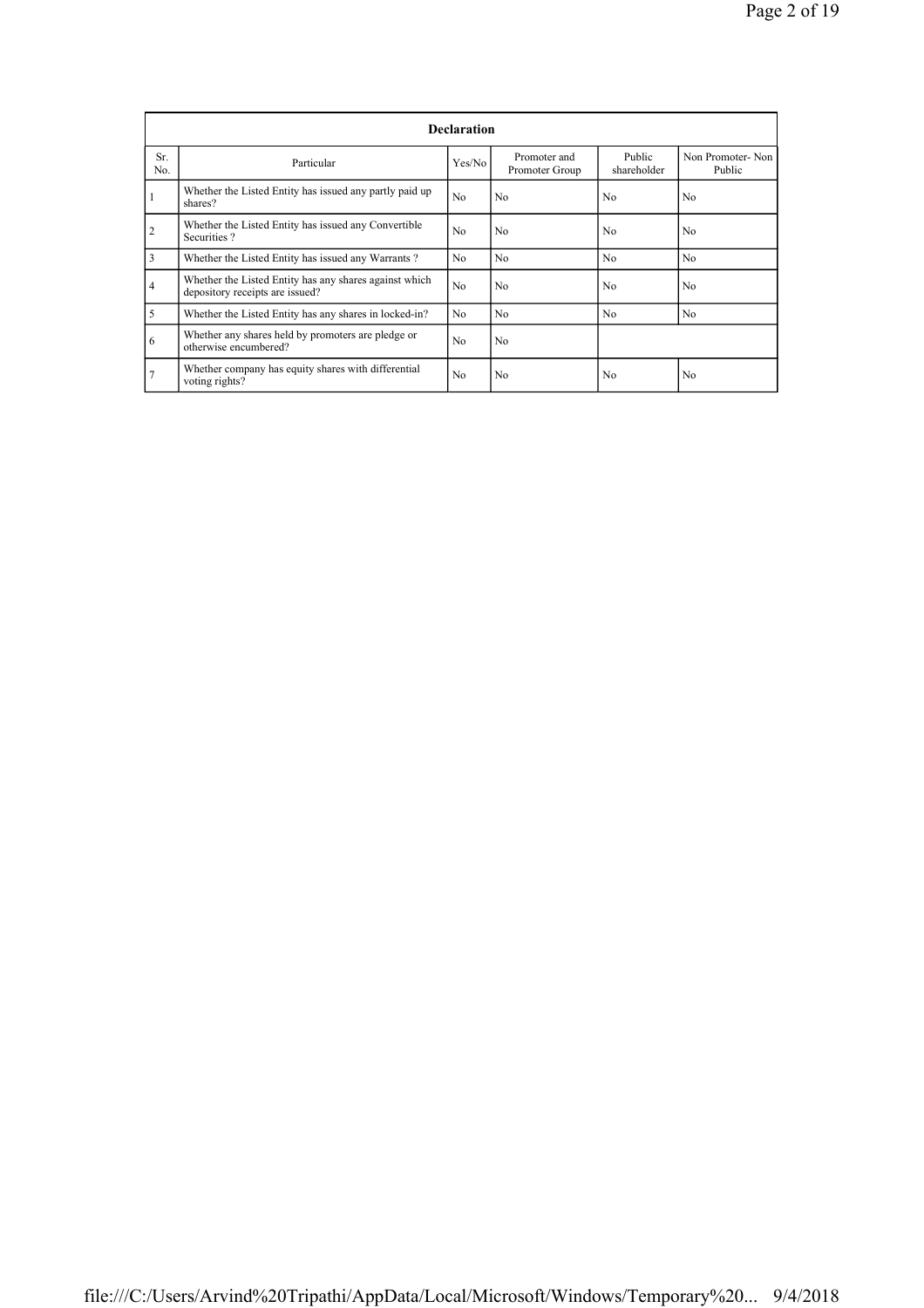| <b>Table I - Summary Statement holding of specified securities</b> |                                           |                         |                                   |                       |                          |                                                      |                                                                          |                           |                                      |          |                     |  |
|--------------------------------------------------------------------|-------------------------------------------|-------------------------|-----------------------------------|-----------------------|--------------------------|------------------------------------------------------|--------------------------------------------------------------------------|---------------------------|--------------------------------------|----------|---------------------|--|
|                                                                    | Category of<br>shareholder<br>(II)        | No. of                  | No. Of<br>Partly<br>paid-         | No. Of<br>shares      | Total nos.               | Shareholding<br>as a % of total<br>no. of shares     | class of securities (IX)                                                 |                           | Number of Voting Rights held in each |          |                     |  |
| Category<br>(I)                                                    |                                           | Nos. Of<br>shareholders | fully paid<br>up equity<br>shares | up<br>equity          | underlying<br>Depository | shares<br>held (VII)<br>$= (IV) +$<br>$(V)$ + $(VI)$ | (calculated as<br>per SCRR,<br>1957) (VIII) As<br>$a\%$ of<br>$(A+B+C2)$ | No of Voting (XIV) Rights |                                      |          | Total as a          |  |
|                                                                    |                                           | (III)                   | held (IV)                         | shares<br>held<br>(V) | Receipts<br>(VI)         |                                                      |                                                                          | Class eg:<br>X            | Class<br>eg:y                        | Total    | $%$ of<br>$(A+B+C)$ |  |
| (A)                                                                | Promoter &<br>Promoter<br>Group           | 17                      | 23441268                          |                       |                          | 23441268                                             | 61.04                                                                    | 23441268                  |                                      | 23441268 | 61.35               |  |
| (B)                                                                | Public                                    | 6670                    | 14961532                          |                       |                          | 14961532                                             | 38.96                                                                    | 14769491                  |                                      | 14769491 | 38.65               |  |
| (C)                                                                | Non<br>Promoter-<br>Non Public            |                         |                                   |                       |                          |                                                      |                                                                          |                           |                                      |          |                     |  |
| (C1)                                                               | <b>Shares</b><br>underlying<br><b>DRs</b> |                         |                                   |                       |                          |                                                      |                                                                          |                           |                                      |          |                     |  |
| (C2)                                                               | Shares held<br>by<br>Employee<br>Trusts   |                         |                                   |                       |                          |                                                      |                                                                          |                           |                                      |          |                     |  |
|                                                                    | Total                                     | 6687                    | 38402800                          |                       |                          | 38402800                                             | 100                                                                      | 38210759                  |                                      | 38210759 | 100                 |  |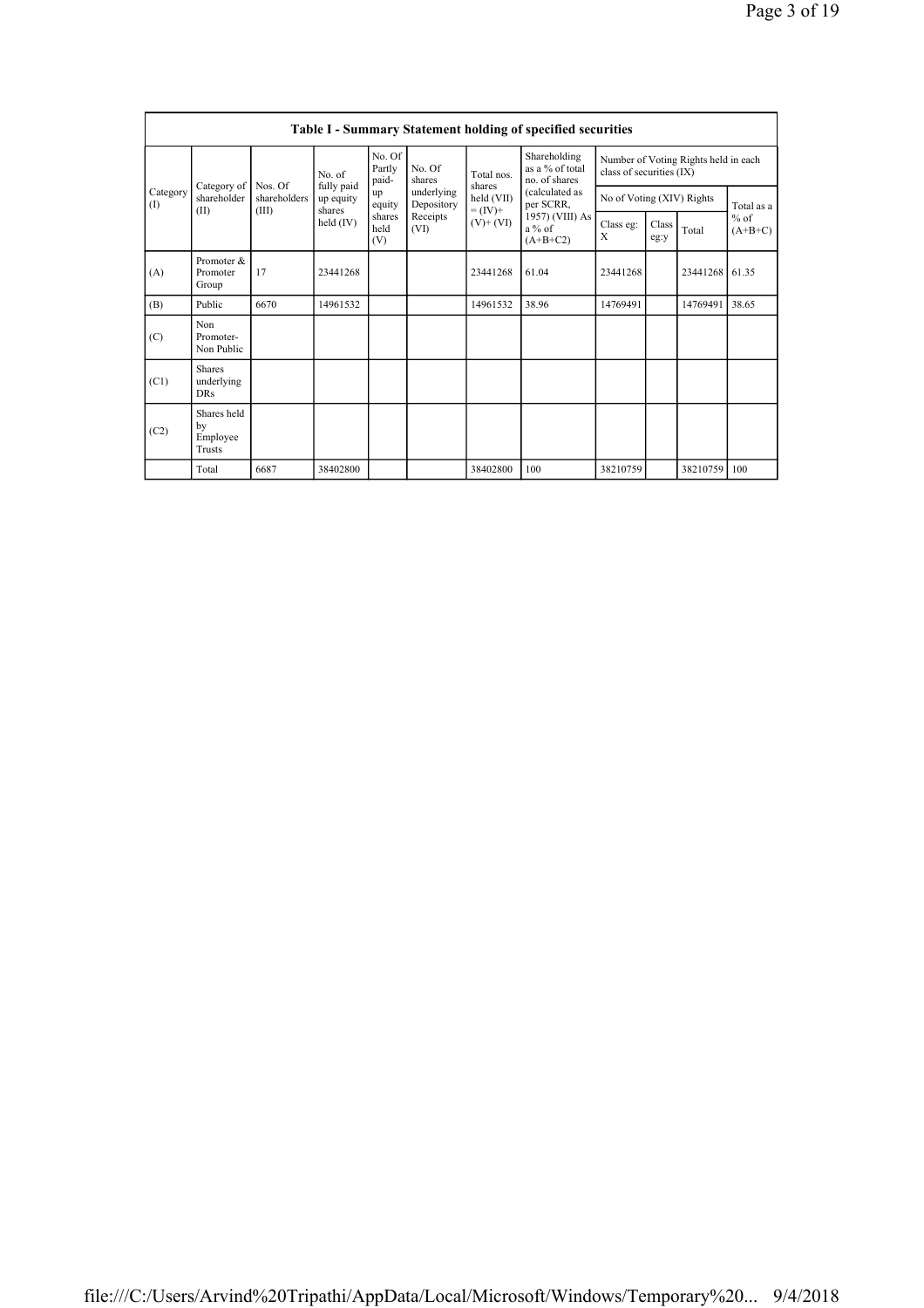|                 | Table I - Summary Statement holding of specified securities |                                                                                                                                                          |            |                                                                                                               |                                                                                                            |                                        |                                               |                                                                               |                                                   |                                       |  |  |
|-----------------|-------------------------------------------------------------|----------------------------------------------------------------------------------------------------------------------------------------------------------|------------|---------------------------------------------------------------------------------------------------------------|------------------------------------------------------------------------------------------------------------|----------------------------------------|-----------------------------------------------|-------------------------------------------------------------------------------|---------------------------------------------------|---------------------------------------|--|--|
| Category<br>(1) | Category of<br>shareholder<br>(II)                          | No. Of<br>No. of<br><b>Shares</b><br><b>Shares</b><br>Underlying<br>Outstanding<br>Outstanding<br>convertible<br>Warrants<br>securities $(X)$<br>$(X_i)$ | Underlying | No. Of Shares<br>Underlying<br>Outstanding<br>convertible<br>securities and<br>No. Of<br>Warrants (Xi)<br>(a) | Shareholding, as<br>a % assuming full<br>conversion of<br>convertible<br>securities (as a<br>percentage of | Number of<br>Locked in<br>shares (XII) |                                               | Number of<br><b>Shares</b><br>pledged or<br>otherwise<br>encumbered<br>(XIII) |                                                   | Number of<br>equity shares<br>held in |  |  |
|                 |                                                             |                                                                                                                                                          |            |                                                                                                               | diluted share<br>capital) $(XI)$ =<br>$(VII)+(X)$ As a %<br>of $(A+B+C2)$                                  | No.<br>(a)                             | As a $%$<br>of total<br>Shares<br>held<br>(b) | No.<br>(a)                                                                    | As a $%$<br>of total<br><b>Shares</b><br>held (b) | dematerialized<br>form $(XIV)$        |  |  |
| (A)             | Promoter &<br>Promoter<br>Group                             |                                                                                                                                                          |            |                                                                                                               | 61.04                                                                                                      |                                        |                                               |                                                                               |                                                   | 23441268                              |  |  |
| (B)             | Public                                                      |                                                                                                                                                          |            |                                                                                                               | 38.96                                                                                                      |                                        |                                               |                                                                               |                                                   | 13791981                              |  |  |
| (C)             | Non<br>Promoter-<br>Non Public                              |                                                                                                                                                          |            |                                                                                                               |                                                                                                            |                                        |                                               |                                                                               |                                                   |                                       |  |  |
| (C1)            | <b>Shares</b><br>underlying<br><b>DRs</b>                   |                                                                                                                                                          |            |                                                                                                               |                                                                                                            |                                        |                                               |                                                                               |                                                   |                                       |  |  |
| (C2)            | Shares held<br>by<br>Employee<br>Trusts                     |                                                                                                                                                          |            |                                                                                                               |                                                                                                            |                                        |                                               |                                                                               |                                                   |                                       |  |  |
|                 | Total                                                       |                                                                                                                                                          |            |                                                                                                               | 100                                                                                                        |                                        |                                               |                                                                               |                                                   | 37233249                              |  |  |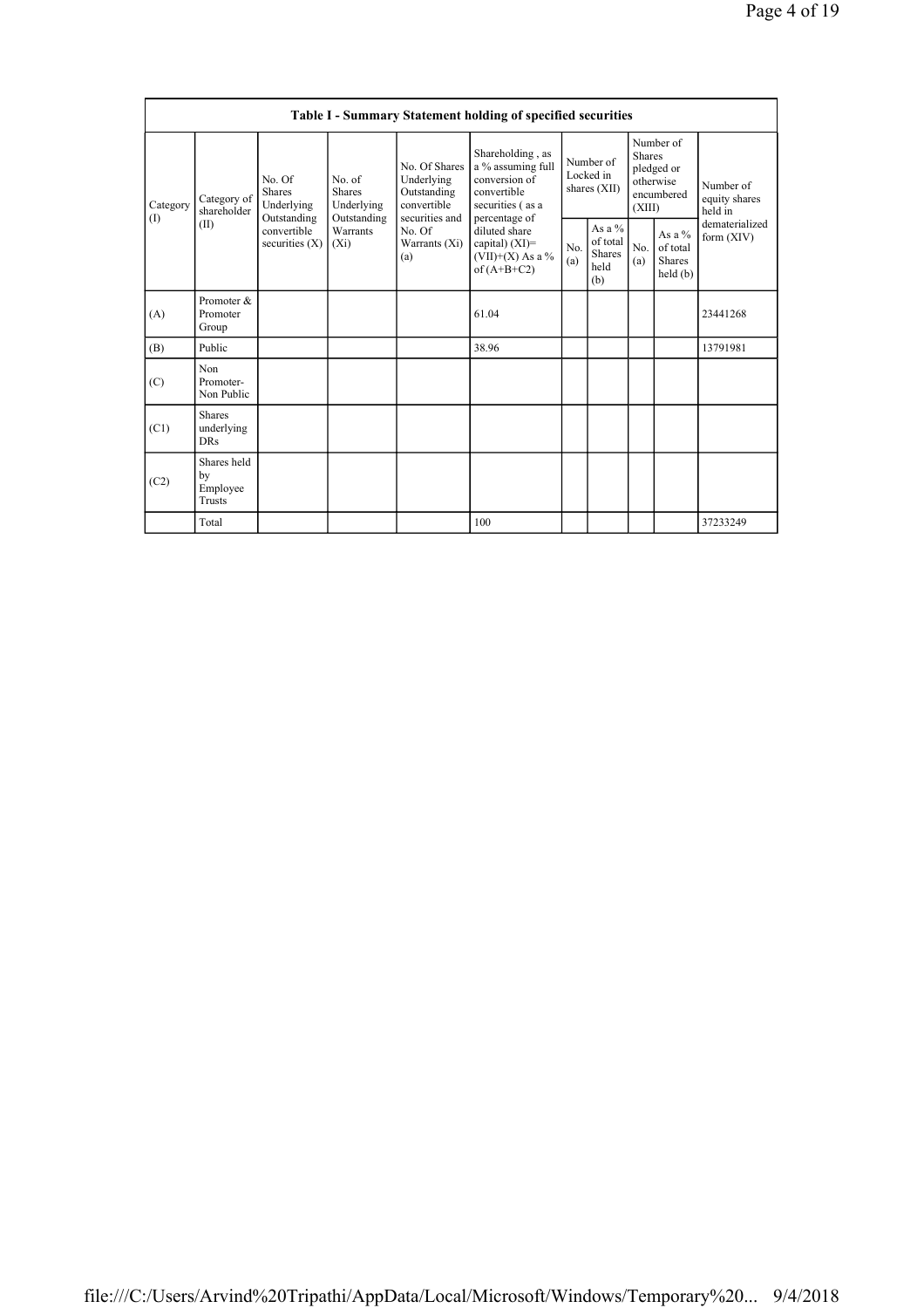|                                                                                                | Table II - Statement showing shareholding pattern of the Promoter and Promoter Group                                |                                  |                                   |                            |                          |                        |                                                     |                           |               |                                      |                                 |  |
|------------------------------------------------------------------------------------------------|---------------------------------------------------------------------------------------------------------------------|----------------------------------|-----------------------------------|----------------------------|--------------------------|------------------------|-----------------------------------------------------|---------------------------|---------------|--------------------------------------|---------------------------------|--|
|                                                                                                |                                                                                                                     |                                  | No. of                            | No.<br><b>Of</b><br>Partly | No. Of<br>shares         | Total nos.<br>shares   | Shareholding<br>as a % of<br>total no. of<br>shares | class of securities (IX)  |               | Number of Voting Rights held in each |                                 |  |
| Sr.                                                                                            | Category $\&$<br>Name of the<br>Shareholders (I)                                                                    | Nos. Of<br>shareholders<br>(III) | fully paid<br>up equity<br>shares | paid-<br>up<br>equity      | underlying<br>Depository | held<br>$(VII) =$      | (calculated<br>as per                               | No of Voting (XIV) Rights |               |                                      | Total<br>as a %                 |  |
|                                                                                                |                                                                                                                     |                                  | held (IV)                         | shares<br>held<br>(V)      | Receipts<br>(VI)         | $(IV)+(V)$<br>$+ (VI)$ | SCRR,<br>1957) (VIII)<br>As a % of<br>$(A+B+C2)$    | Class eg:<br>X            | Class<br>eg:y | Total                                | of<br>Total<br>Voting<br>rights |  |
| A                                                                                              | Table II - Statement showing shareholding pattern of the Promoter and Promoter Group                                |                                  |                                   |                            |                          |                        |                                                     |                           |               |                                      |                                 |  |
| (1)                                                                                            | Indian                                                                                                              |                                  |                                   |                            |                          |                        |                                                     |                           |               |                                      |                                 |  |
| (a)                                                                                            | Individuals/Hindu<br>undivided Family                                                                               | 11                               | 5631000                           |                            |                          | 5631000                | 14.66                                               | 5631000                   |               | 5631000                              | 14.74                           |  |
| (d)                                                                                            | Any Other<br>(specify)                                                                                              | 6                                | 17810268                          |                            |                          | 17810268               | 46.38                                               | 17810268                  |               | 17810268                             | 46.61                           |  |
| Sub-Total<br>(A)(1)                                                                            |                                                                                                                     | 17                               | 23441268                          |                            |                          | 23441268               | 61.04                                               | 23441268                  |               | 23441268                             | 61.35                           |  |
| (2)                                                                                            | Foreign                                                                                                             |                                  |                                   |                            |                          |                        |                                                     |                           |               |                                      |                                 |  |
| Total<br>Shareholding<br>of Promoter<br>and<br>Promoter<br>Group $(A)=$<br>$(A)(1)+(A)$<br>(2) |                                                                                                                     | 17                               | 23441268                          |                            |                          | 23441268 61.04         |                                                     | 23441268                  |               | 23441268                             | 61.35                           |  |
| В                                                                                              | Table III - Statement showing shareholding pattern of the Public shareholder                                        |                                  |                                   |                            |                          |                        |                                                     |                           |               |                                      |                                 |  |
| (1)                                                                                            | Institutions                                                                                                        |                                  |                                   |                            |                          |                        |                                                     |                           |               |                                      |                                 |  |
| (c)                                                                                            | Alternate<br><b>Investment Funds</b>                                                                                | $\mathbf{1}$                     | 22291                             |                            |                          | 22291                  | 0.06                                                | 22291                     |               | 22291                                | 0.06                            |  |
| (f)                                                                                            | Financial<br>Institutions/<br><b>Banks</b>                                                                          | $\mathbf{1}$                     | 2000                              |                            |                          | 2000                   | 0.01                                                | 2000                      |               | 2000                                 | 0.01                            |  |
| Sub-Total<br>(B)(1)                                                                            |                                                                                                                     | $\overline{c}$                   | 24291                             |                            |                          | 24291                  | 0.06                                                | 24291                     |               | 24291                                | 0.06                            |  |
| (3)                                                                                            | Non-institutions                                                                                                    |                                  |                                   |                            |                          |                        |                                                     |                           |               |                                      |                                 |  |
| (a(i))                                                                                         | Individuals -<br>i.Individual<br>shareholders<br>holding nominal<br>share capital up<br>to Rs. 2 lakhs.             | 6420                             | 10626788                          |                            |                          | 10626788 27.67         |                                                     | 10626788                  |               | 10626788                             | 27.81                           |  |
| (a(ii))                                                                                        | Individuals - ii.<br>Individual<br>shareholders<br>holding nominal<br>share capital in<br>excess of Rs. 2<br>lakhs. | 11                               | 2850599                           |                            |                          | 2850599                | 7.42                                                | 2850599                   |               | 2850599                              | 7.46                            |  |
| (e)                                                                                            | Any Other<br>(specify)                                                                                              | 237                              | 1459854                           |                            |                          | 1459854                | 3.8                                                 | 1267813                   |               | 1267813                              | 3.32                            |  |
| Sub-Total<br>(B)(3)                                                                            |                                                                                                                     | 6668                             | 14937241                          |                            |                          | 14937241               | 38.9                                                | 14745200                  |               | 14745200                             | 38.59                           |  |
| <b>Total Public</b><br>Shareholding<br>$(B)= (B)(1) +$<br>$(B)(2)+(B)$<br>(3)                  |                                                                                                                     | 6670                             | 14961532                          |                            |                          | 14961532 38.96         |                                                     | 14769491                  |               | 14769491                             | 38.65                           |  |
| $\mathbf C$                                                                                    | Table IV - Statement showing shareholding pattern of the Non Promoter- Non Public shareholder                       |                                  |                                   |                            |                          |                        |                                                     |                           |               |                                      |                                 |  |
| Total<br>$(A+B+C2)$                                                                            |                                                                                                                     | 6687                             | 38402800                          |                            |                          | 38402800               | 100                                                 | 38210759                  |               | 38210759                             | 100                             |  |
| Total<br>$(A+B+C)$                                                                             |                                                                                                                     | 6687                             | 38402800                          |                            |                          | 38402800               | 100                                                 | 38210759                  |               | 38210759                             | 100                             |  |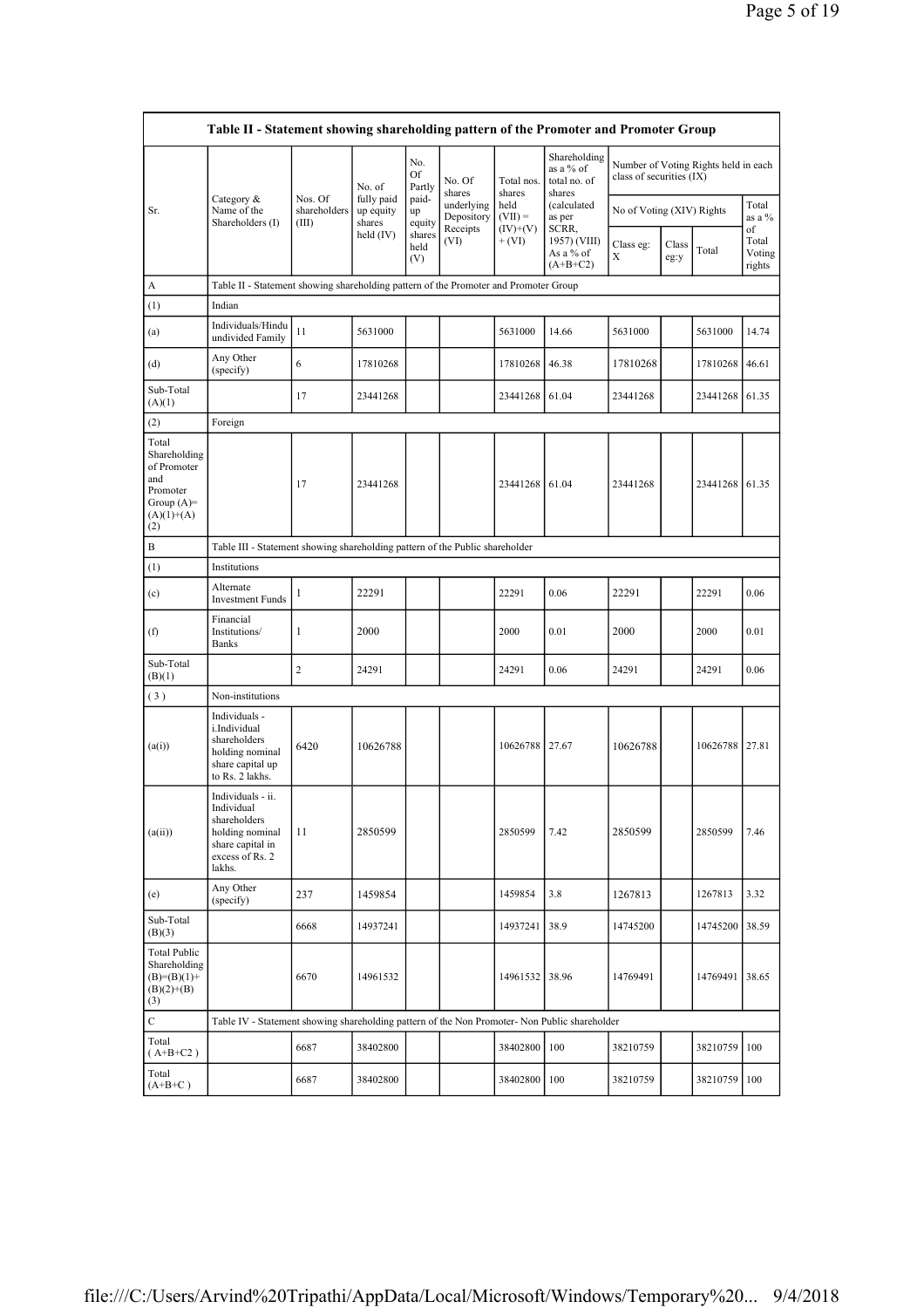| Table II - Statement showing shareholding pattern of the Promoter and Promoter Group   |                                            |                              |                                                           |                                                                                               |                                        |                                                    |                         |                                                    |                                       |  |  |  |
|----------------------------------------------------------------------------------------|--------------------------------------------|------------------------------|-----------------------------------------------------------|-----------------------------------------------------------------------------------------------|----------------------------------------|----------------------------------------------------|-------------------------|----------------------------------------------------|---------------------------------------|--|--|--|
| Sr.                                                                                    | No. Of Shares<br>Underlying<br>Outstanding | No. of Shares<br>Underlying  | No. Of Shares<br>Underlying<br>Outstanding<br>convertible | Shareholding, as a<br>% assuming full<br>conversion of<br>convertible<br>securities (as a     | Number of<br>Locked in<br>shares (XII) |                                                    | <b>Shares</b><br>(XIII) | Number of<br>pledged or<br>otherwise<br>encumbered | Number of<br>equity shares<br>held in |  |  |  |
|                                                                                        | convertible<br>securities $(X)$            | Outstanding<br>Warrants (Xi) | securities and<br>No. Of<br>Warrants (Xi)<br>(a)          | percentage of diluted<br>share capital) $(XI)$ =<br>$(VII)+(X)$ As a % of<br>$(A+B+C2)$       | No.<br>(a)                             | As a %<br>of total<br><b>Shares</b><br>held<br>(b) | No.<br>(a)              | As a %<br>of total<br>Shares<br>held(b)            | dematerialized<br>form $(XIV)$        |  |  |  |
| A                                                                                      |                                            |                              |                                                           | Table II - Statement showing shareholding pattern of the Promoter and Promoter Group          |                                        |                                                    |                         |                                                    |                                       |  |  |  |
| (1)                                                                                    | Indian                                     |                              |                                                           |                                                                                               |                                        |                                                    |                         |                                                    |                                       |  |  |  |
| (a)                                                                                    |                                            |                              |                                                           | 14.66                                                                                         |                                        |                                                    |                         |                                                    | 5631000                               |  |  |  |
| (d)                                                                                    |                                            |                              |                                                           | 46.38                                                                                         |                                        |                                                    |                         |                                                    | 17810268                              |  |  |  |
| Sub-Total (A)<br>(1)                                                                   |                                            |                              |                                                           | 61.04                                                                                         |                                        |                                                    |                         |                                                    | 23441268                              |  |  |  |
| (2)                                                                                    | Foreign                                    |                              |                                                           |                                                                                               |                                        |                                                    |                         |                                                    |                                       |  |  |  |
| Total<br>Shareholding of<br>Promoter and<br>Promoter<br>Group $(A)=A)$<br>$(1)+(A)(2)$ |                                            |                              |                                                           | 61.04                                                                                         |                                        |                                                    |                         |                                                    | 23441268                              |  |  |  |
| B                                                                                      |                                            |                              |                                                           | Table III - Statement showing shareholding pattern of the Public shareholder                  |                                        |                                                    |                         |                                                    |                                       |  |  |  |
| (1)                                                                                    | Institutions                               |                              |                                                           |                                                                                               |                                        |                                                    |                         |                                                    |                                       |  |  |  |
| (c)                                                                                    |                                            |                              |                                                           | 0.06                                                                                          |                                        |                                                    |                         |                                                    | 22291                                 |  |  |  |
| (f)                                                                                    |                                            |                              |                                                           | 0.01                                                                                          |                                        |                                                    |                         |                                                    | 2000                                  |  |  |  |
| Sub-Total (B)<br>(1)                                                                   |                                            |                              |                                                           | 0.06                                                                                          |                                        |                                                    |                         |                                                    | 24291                                 |  |  |  |
| (3)                                                                                    | Non-institutions                           |                              |                                                           |                                                                                               |                                        |                                                    |                         |                                                    |                                       |  |  |  |
| (a(i))                                                                                 |                                            |                              |                                                           | 27.67                                                                                         |                                        |                                                    |                         |                                                    | 9461238                               |  |  |  |
| (a(ii))                                                                                |                                            |                              |                                                           | 7.42                                                                                          |                                        |                                                    |                         |                                                    | 2850599                               |  |  |  |
| (e)                                                                                    |                                            |                              |                                                           | 3.8                                                                                           |                                        |                                                    |                         |                                                    | 1455853                               |  |  |  |
| Sub-Total (B)<br>(3)                                                                   |                                            |                              |                                                           | 38.9                                                                                          |                                        |                                                    |                         |                                                    | 13767690                              |  |  |  |
| <b>Total Public</b><br>Shareholding<br>$(B)= (B)(1)+(B)$<br>$(2)+(B)(3)$               |                                            |                              |                                                           | 38.96                                                                                         |                                        |                                                    |                         |                                                    | 13791981                              |  |  |  |
| $\mathbf C$                                                                            |                                            |                              |                                                           | Table IV - Statement showing shareholding pattern of the Non Promoter- Non Public shareholder |                                        |                                                    |                         |                                                    |                                       |  |  |  |
| Total<br>$(A+B+C2)$                                                                    |                                            |                              |                                                           | 100                                                                                           |                                        |                                                    |                         |                                                    | 37233249                              |  |  |  |
| Total<br>$(A+B+C)$                                                                     |                                            |                              |                                                           | 100                                                                                           |                                        |                                                    |                         |                                                    | 37233249                              |  |  |  |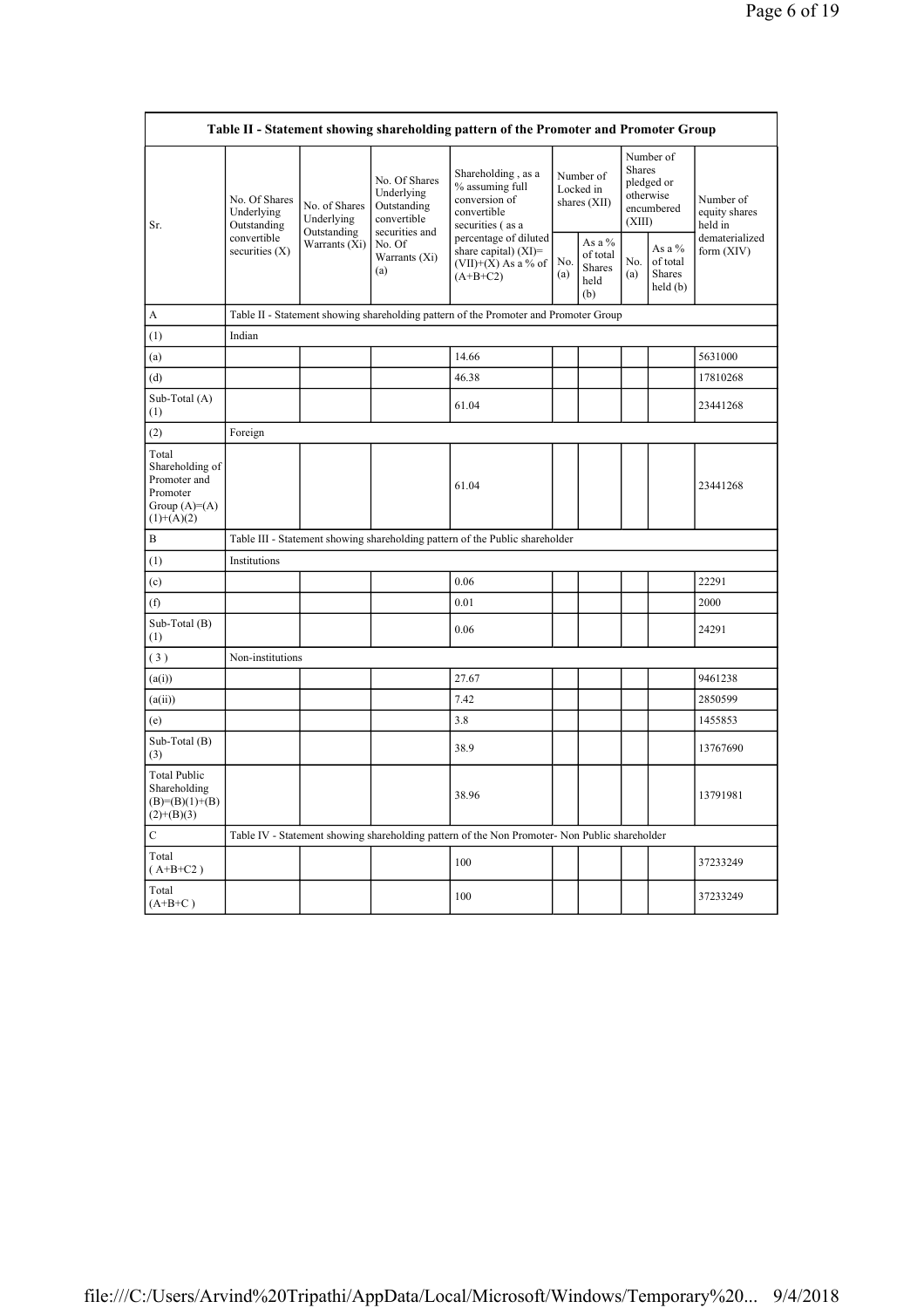| $\overline{c}$<br>3<br>$\overline{4}$<br>5<br>6<br>$\tau$<br>Searial No.<br>1<br><b>NARINDER</b><br>SATINDERJEET<br>DEVINDERJEET<br><b>SUMER</b><br><b>SHANA</b><br><b>GURBIR</b><br>Name of the<br><b>SINGH</b><br><b>SINGH</b><br><b>SINGH</b><br>Shareholders (I)<br><b>GHUMMAN</b><br><b>GHUMMAN</b><br>SANDHU<br><b>GHUMMAN</b><br>SANDHU<br><b>SANDHU</b><br>AAAPG0769L<br>AHMPG7844D<br>AGGPG1329Q<br>ABJPS6626A<br>ABJPS2763G<br>ABJPS2761E<br>PAN(II)<br>No. of fully paid<br>2000<br>24000<br>101000<br>up equity shares<br>2994000<br>426000<br>576000<br>held (IV)<br>No. Of Partly<br>paid-up equity<br>shares held (V)<br>No. Of shares<br>underlying<br>Depository<br>Receipts (VI)<br>Total nos. shares<br>2994000<br>2000<br>24000<br>426000<br>576000<br>101000<br>held $(VII) = (IV)$<br>$+(V)+(VI)$<br>Shareholding as<br>a % of total no.<br>of shares<br>(calculated as per<br>7.8<br>0.01<br>0.06<br>1.11<br>1.5<br>0.26<br>SCRR, 1957)<br>(VIII) As a % of<br>$(A+B+C2)$<br>Number of Voting Rights held in each class of securities (IX)<br>2994000<br>2000<br>24000<br>426000<br>576000<br>101000<br>Class eg: $X$<br>Class eg:y<br>2994000<br>2000<br>24000<br>426000<br>576000<br>101000<br>Total | Individuals/Hindu undivided Family |  |  |  |  |  |  |  |  |  |  |
|-------------------------------------------------------------------------------------------------------------------------------------------------------------------------------------------------------------------------------------------------------------------------------------------------------------------------------------------------------------------------------------------------------------------------------------------------------------------------------------------------------------------------------------------------------------------------------------------------------------------------------------------------------------------------------------------------------------------------------------------------------------------------------------------------------------------------------------------------------------------------------------------------------------------------------------------------------------------------------------------------------------------------------------------------------------------------------------------------------------------------------------------------------------------------------------------------------------------------------|------------------------------------|--|--|--|--|--|--|--|--|--|--|
|                                                                                                                                                                                                                                                                                                                                                                                                                                                                                                                                                                                                                                                                                                                                                                                                                                                                                                                                                                                                                                                                                                                                                                                                                               |                                    |  |  |  |  |  |  |  |  |  |  |
|                                                                                                                                                                                                                                                                                                                                                                                                                                                                                                                                                                                                                                                                                                                                                                                                                                                                                                                                                                                                                                                                                                                                                                                                                               | SARITA<br>SANDHU                   |  |  |  |  |  |  |  |  |  |  |
|                                                                                                                                                                                                                                                                                                                                                                                                                                                                                                                                                                                                                                                                                                                                                                                                                                                                                                                                                                                                                                                                                                                                                                                                                               | ABJPS0310F                         |  |  |  |  |  |  |  |  |  |  |
|                                                                                                                                                                                                                                                                                                                                                                                                                                                                                                                                                                                                                                                                                                                                                                                                                                                                                                                                                                                                                                                                                                                                                                                                                               | 432000                             |  |  |  |  |  |  |  |  |  |  |
|                                                                                                                                                                                                                                                                                                                                                                                                                                                                                                                                                                                                                                                                                                                                                                                                                                                                                                                                                                                                                                                                                                                                                                                                                               |                                    |  |  |  |  |  |  |  |  |  |  |
|                                                                                                                                                                                                                                                                                                                                                                                                                                                                                                                                                                                                                                                                                                                                                                                                                                                                                                                                                                                                                                                                                                                                                                                                                               |                                    |  |  |  |  |  |  |  |  |  |  |
|                                                                                                                                                                                                                                                                                                                                                                                                                                                                                                                                                                                                                                                                                                                                                                                                                                                                                                                                                                                                                                                                                                                                                                                                                               | 432000                             |  |  |  |  |  |  |  |  |  |  |
|                                                                                                                                                                                                                                                                                                                                                                                                                                                                                                                                                                                                                                                                                                                                                                                                                                                                                                                                                                                                                                                                                                                                                                                                                               | 1.12                               |  |  |  |  |  |  |  |  |  |  |
|                                                                                                                                                                                                                                                                                                                                                                                                                                                                                                                                                                                                                                                                                                                                                                                                                                                                                                                                                                                                                                                                                                                                                                                                                               |                                    |  |  |  |  |  |  |  |  |  |  |
|                                                                                                                                                                                                                                                                                                                                                                                                                                                                                                                                                                                                                                                                                                                                                                                                                                                                                                                                                                                                                                                                                                                                                                                                                               | 432000                             |  |  |  |  |  |  |  |  |  |  |
|                                                                                                                                                                                                                                                                                                                                                                                                                                                                                                                                                                                                                                                                                                                                                                                                                                                                                                                                                                                                                                                                                                                                                                                                                               |                                    |  |  |  |  |  |  |  |  |  |  |
|                                                                                                                                                                                                                                                                                                                                                                                                                                                                                                                                                                                                                                                                                                                                                                                                                                                                                                                                                                                                                                                                                                                                                                                                                               | 432000                             |  |  |  |  |  |  |  |  |  |  |
| Total as a % of<br>0.01<br>0.06<br>0.26<br><b>Total Voting</b><br>7.84<br>1.11<br>1.51<br>rights                                                                                                                                                                                                                                                                                                                                                                                                                                                                                                                                                                                                                                                                                                                                                                                                                                                                                                                                                                                                                                                                                                                              | 1.13                               |  |  |  |  |  |  |  |  |  |  |
| No. Of Shares<br>Underlying<br>Outstanding<br>convertible<br>securities $(X)$                                                                                                                                                                                                                                                                                                                                                                                                                                                                                                                                                                                                                                                                                                                                                                                                                                                                                                                                                                                                                                                                                                                                                 |                                    |  |  |  |  |  |  |  |  |  |  |
| No. of Shares<br>Underlying<br>Outstanding<br>Warrants (Xi)                                                                                                                                                                                                                                                                                                                                                                                                                                                                                                                                                                                                                                                                                                                                                                                                                                                                                                                                                                                                                                                                                                                                                                   |                                    |  |  |  |  |  |  |  |  |  |  |
| No. Of Shares<br>Underlying<br>Outstanding<br>convertible<br>securities and<br>No. Of Warrants<br>(Xi)(a)                                                                                                                                                                                                                                                                                                                                                                                                                                                                                                                                                                                                                                                                                                                                                                                                                                                                                                                                                                                                                                                                                                                     |                                    |  |  |  |  |  |  |  |  |  |  |
| Shareholding, as<br>a % assuming<br>full conversion<br>of convertible<br>securities (as a<br>7.8<br>0.01<br>0.06<br>1.11<br>1.5<br>0.26<br>percentage of<br>diluted share<br>capital) $(XI)$ =<br>$(VII)+(Xi)(a) As$<br>$a\%$ of<br>$(A+B+C2)$                                                                                                                                                                                                                                                                                                                                                                                                                                                                                                                                                                                                                                                                                                                                                                                                                                                                                                                                                                                | 1.12                               |  |  |  |  |  |  |  |  |  |  |
| Number of Locked in shares (XII)                                                                                                                                                                                                                                                                                                                                                                                                                                                                                                                                                                                                                                                                                                                                                                                                                                                                                                                                                                                                                                                                                                                                                                                              |                                    |  |  |  |  |  |  |  |  |  |  |
| No. $(a)$                                                                                                                                                                                                                                                                                                                                                                                                                                                                                                                                                                                                                                                                                                                                                                                                                                                                                                                                                                                                                                                                                                                                                                                                                     |                                    |  |  |  |  |  |  |  |  |  |  |
| As a % of total<br>Shares held (b)                                                                                                                                                                                                                                                                                                                                                                                                                                                                                                                                                                                                                                                                                                                                                                                                                                                                                                                                                                                                                                                                                                                                                                                            |                                    |  |  |  |  |  |  |  |  |  |  |
| Number of Shares pledged or otherwise encumbered (XIII)                                                                                                                                                                                                                                                                                                                                                                                                                                                                                                                                                                                                                                                                                                                                                                                                                                                                                                                                                                                                                                                                                                                                                                       |                                    |  |  |  |  |  |  |  |  |  |  |
| No. (a)                                                                                                                                                                                                                                                                                                                                                                                                                                                                                                                                                                                                                                                                                                                                                                                                                                                                                                                                                                                                                                                                                                                                                                                                                       |                                    |  |  |  |  |  |  |  |  |  |  |
| As a % of total<br>Shares held (b)                                                                                                                                                                                                                                                                                                                                                                                                                                                                                                                                                                                                                                                                                                                                                                                                                                                                                                                                                                                                                                                                                                                                                                                            |                                    |  |  |  |  |  |  |  |  |  |  |
| Number of<br>equity shares<br>held in<br>2994000<br>2000<br>24000<br>426000<br>576000<br>101000<br>432000<br>dematerialized<br>form $(XIV)$                                                                                                                                                                                                                                                                                                                                                                                                                                                                                                                                                                                                                                                                                                                                                                                                                                                                                                                                                                                                                                                                                   |                                    |  |  |  |  |  |  |  |  |  |  |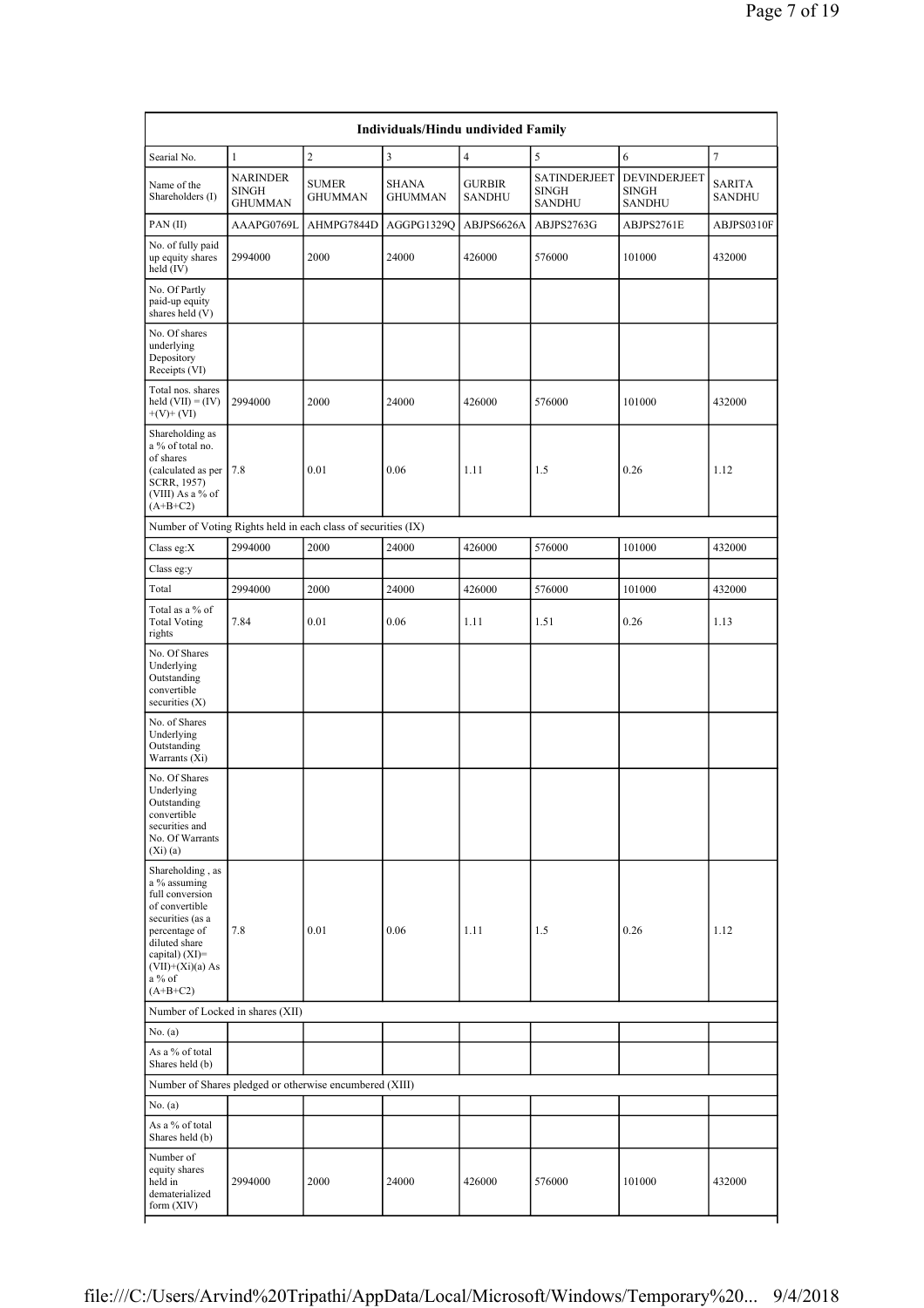| Reason for not providing PAN    |  |  |  |  |  |  |  |  |  |
|---------------------------------|--|--|--|--|--|--|--|--|--|
| Reason for not<br>providing PAN |  |  |  |  |  |  |  |  |  |
| Shareholder type                |  |  |  |  |  |  |  |  |  |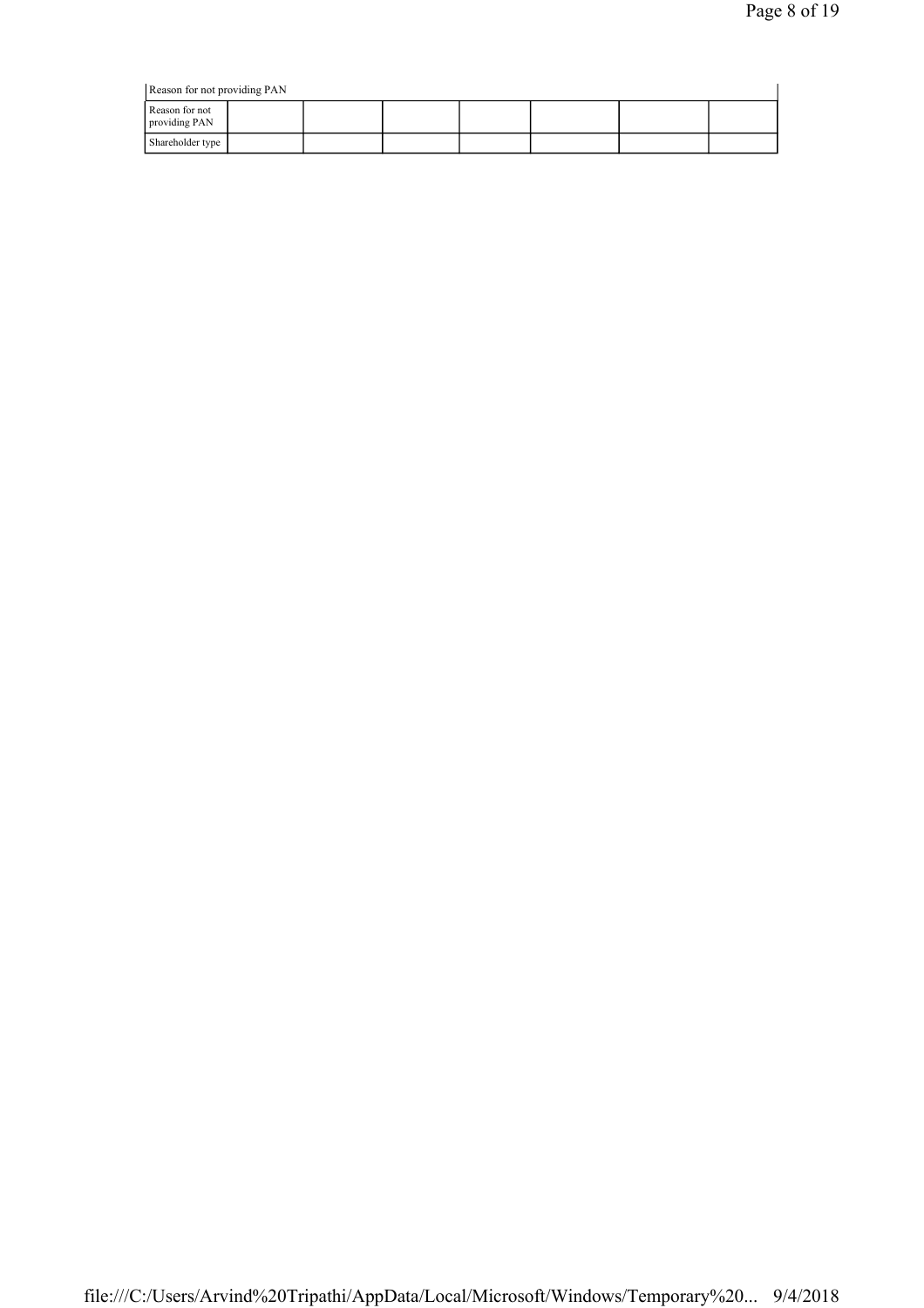| Individuals/Hindu undivided Family                                                                                                                                                           |                                                               |                                       |                              |                               |                          |  |  |  |  |  |  |
|----------------------------------------------------------------------------------------------------------------------------------------------------------------------------------------------|---------------------------------------------------------------|---------------------------------------|------------------------------|-------------------------------|--------------------------|--|--|--|--|--|--|
| Searial No.                                                                                                                                                                                  | 8                                                             | 9                                     | 10                           | 11                            |                          |  |  |  |  |  |  |
| Name of the<br>Shareholders (I)                                                                                                                                                              | TEJINDERJEET KAUR<br><b>GHUMMAN</b>                           | <b>JASPAL SINGH</b><br><b>DHILLON</b> | <b>MANJIT</b><br><b>KAUR</b> | <b>ANGAD</b><br><b>SANDHU</b> | Click here to go<br>back |  |  |  |  |  |  |
| PAN(II)                                                                                                                                                                                      | ABJPG6987C                                                    | AAJPD6381J                            | AAGPK4376B                   | AVJPS6029H                    | Total                    |  |  |  |  |  |  |
| No. of fully paid<br>up equity shares<br>held (IV)                                                                                                                                           | 592000                                                        | 4000                                  | 176000                       | 304000                        | 5631000                  |  |  |  |  |  |  |
| No. Of Partly paid-<br>up equity shares<br>held(V)                                                                                                                                           |                                                               |                                       |                              |                               |                          |  |  |  |  |  |  |
| No. Of shares<br>underlying<br>Depository<br>Receipts (VI)                                                                                                                                   |                                                               |                                       |                              |                               |                          |  |  |  |  |  |  |
| Total nos. shares<br>held $(VII) = (IV) +$<br>$(V)$ + $(VI)$                                                                                                                                 | 592000                                                        | 4000                                  | 176000                       | 304000                        | 5631000                  |  |  |  |  |  |  |
| Shareholding as a<br>% of total no. of<br>shares (calculated<br>as per SCRR,<br>1957) (VIII) As a<br>% of $(A+B+C2)$                                                                         | 1.54                                                          | 0.01                                  | 0.46                         | 0.79                          | 14.66                    |  |  |  |  |  |  |
|                                                                                                                                                                                              | Number of Voting Rights held in each class of securities (IX) |                                       |                              |                               |                          |  |  |  |  |  |  |
| Class eg: $X$                                                                                                                                                                                | 592000                                                        | 4000                                  | 176000                       | 304000                        | 5631000                  |  |  |  |  |  |  |
| Class eg:y                                                                                                                                                                                   |                                                               |                                       |                              |                               |                          |  |  |  |  |  |  |
| Total                                                                                                                                                                                        | 592000                                                        | 4000                                  | 176000                       | 304000                        | 5631000                  |  |  |  |  |  |  |
| Total as a % of<br>Total Voting rights                                                                                                                                                       | 1.55                                                          | 0.01                                  | 0.46                         | 0.8                           | 14.74                    |  |  |  |  |  |  |
| No. Of Shares<br>Underlying<br>Outstanding<br>convertible<br>securities $(X)$                                                                                                                |                                                               |                                       |                              |                               |                          |  |  |  |  |  |  |
| No. of Shares<br>Underlying<br>Outstanding<br>Warrants (Xi)                                                                                                                                  |                                                               |                                       |                              |                               |                          |  |  |  |  |  |  |
| No. Of Shares<br>Underlying<br>Outstanding<br>convertible<br>securities and No.<br>Of Warrants (Xi)<br>(a)                                                                                   |                                                               |                                       |                              |                               |                          |  |  |  |  |  |  |
| Shareholding, as a<br>% assuming full<br>conversion of<br>convertible<br>securities (as a<br>percentage of<br>diluted share<br>capital) $(XI) = (VII)$<br>$+(Xi)(a)$ As a % of<br>$(A+B+C2)$ | 1.54                                                          | 0.01                                  | 0.46                         | 0.79                          | 14.66                    |  |  |  |  |  |  |
| Number of Locked in shares (XII)                                                                                                                                                             |                                                               |                                       |                              |                               |                          |  |  |  |  |  |  |
| No. (a)                                                                                                                                                                                      |                                                               |                                       |                              |                               |                          |  |  |  |  |  |  |
| As a % of total<br>Shares held (b)                                                                                                                                                           |                                                               |                                       |                              |                               |                          |  |  |  |  |  |  |
|                                                                                                                                                                                              | Number of Shares pledged or otherwise encumbered (XIII)       |                                       |                              |                               |                          |  |  |  |  |  |  |
| No. (a)                                                                                                                                                                                      |                                                               |                                       |                              |                               |                          |  |  |  |  |  |  |
| As a % of total<br>Shares held (b)                                                                                                                                                           |                                                               |                                       |                              |                               |                          |  |  |  |  |  |  |
| Number of equity<br>shares held in<br>dematerialized<br>form (XIV)                                                                                                                           | 592000                                                        | 4000                                  | 176000                       | 304000                        | 5631000                  |  |  |  |  |  |  |
| Reason for not providing PAN                                                                                                                                                                 |                                                               |                                       |                              |                               |                          |  |  |  |  |  |  |
| Reason for not<br>providing PAN                                                                                                                                                              |                                                               |                                       |                              |                               |                          |  |  |  |  |  |  |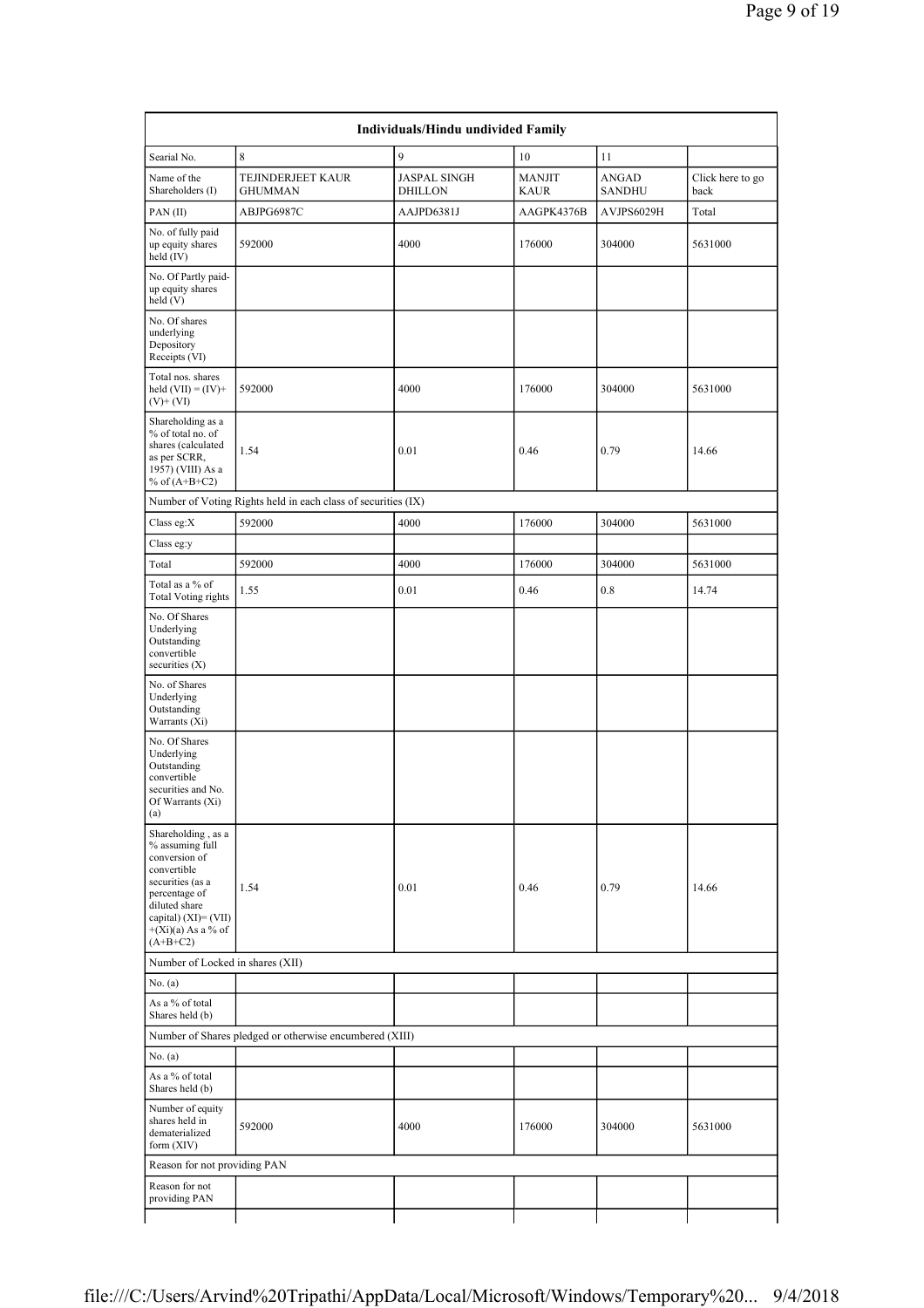| Shareholder type |  |  |  |
|------------------|--|--|--|
| . .              |  |  |  |
|                  |  |  |  |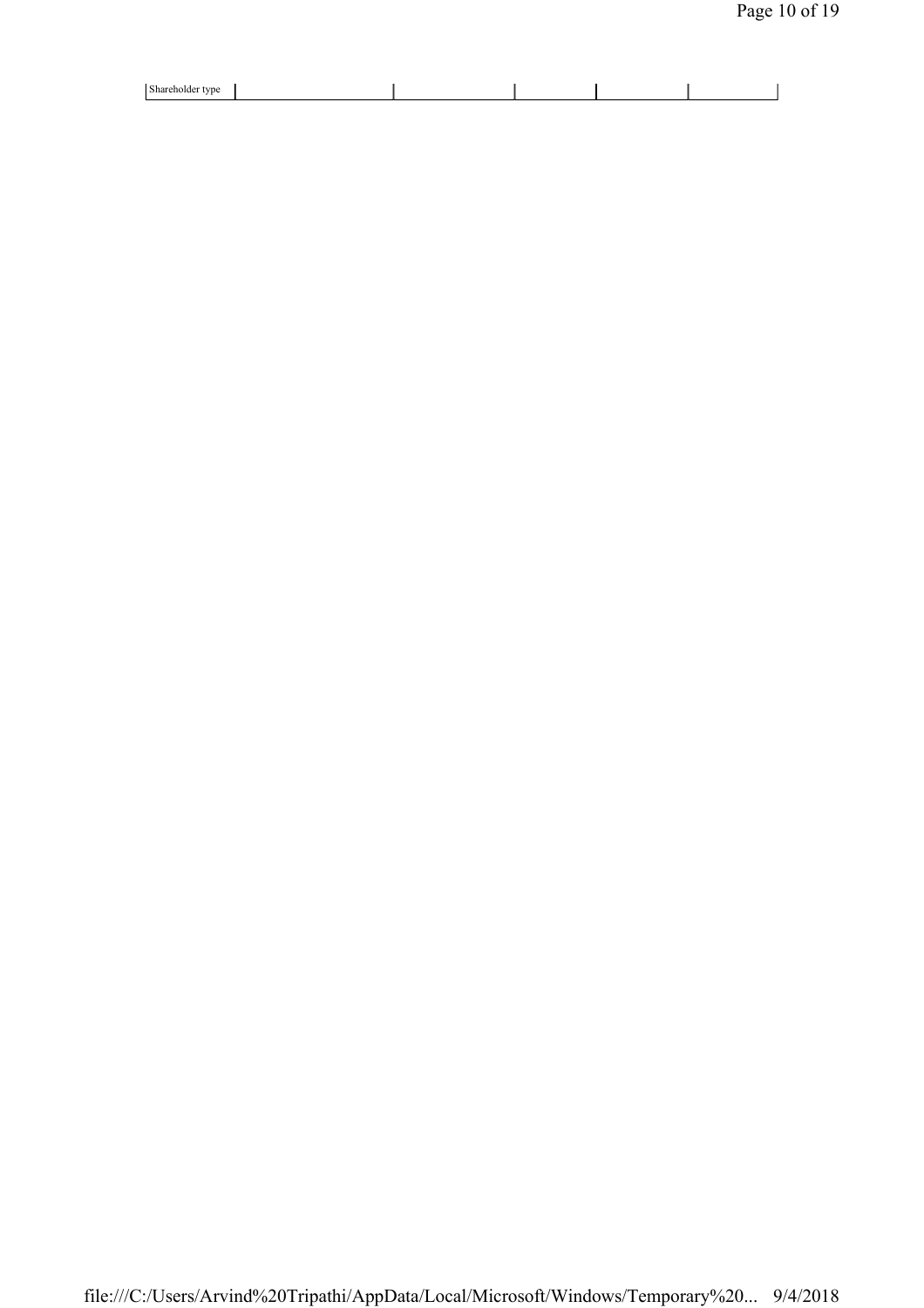| Any Other (specify)                                                                                                                                                                      |                                                         |                                                  |                                                      |                                      |                                                                  |                                                              |  |  |  |  |
|------------------------------------------------------------------------------------------------------------------------------------------------------------------------------------------|---------------------------------------------------------|--------------------------------------------------|------------------------------------------------------|--------------------------------------|------------------------------------------------------------------|--------------------------------------------------------------|--|--|--|--|
| Searial No.                                                                                                                                                                              | $\mathbf{1}$                                            | $\overline{2}$                                   | $\overline{\mathbf{3}}$                              | $\overline{4}$                       | 5                                                                | 6                                                            |  |  |  |  |
| Category                                                                                                                                                                                 | <b>Bodies Corporate</b>                                 | <b>Bodies</b><br>Corporate                       | <b>Bodies Corporate</b>                              | <b>Bodies</b><br>Corporate           | <b>Bodies Corporate</b>                                          | <b>Bodies Corporate</b>                                      |  |  |  |  |
| Name of the<br>Shareholders (I)                                                                                                                                                          | AMAR<br>ENGINEERING<br><b>COMPANY PVT</b><br><b>LTD</b> | <b>ANGAD</b><br><b>ESTATES PVT</b><br><b>LTD</b> | O D FINANCE<br>AND<br><b>INVESTMENT</b><br>$(P)$ LTD | <b>TSL</b><br><b>HOLDINGS</b><br>LTD | <b>ULTRA</b><br><b>PORTFOLIO</b><br>MANAGEMENT<br><b>PVT LTD</b> | <b>B S SANDHU</b><br>AND<br><b>ASSOCIATES</b><br>PRIVATE LTD |  |  |  |  |
| PAN(II)                                                                                                                                                                                  | AAACA0214F                                              | AAACA8041O                                       | AAACO0299G                                           | AAACT3448E                           | AAACU0117D                                                       | AABCB8936E                                                   |  |  |  |  |
| No. of the<br>Shareholders (I)                                                                                                                                                           | 1                                                       | $\mathbf{1}$                                     | $\mathbf{1}$                                         | 1                                    | $\mathbf{1}$                                                     | 1                                                            |  |  |  |  |
| No. of fully paid<br>up equity shares<br>held (IV)                                                                                                                                       | 1414310                                                 | 3310000                                          | 5046978                                              | 5580400                              | 1888180                                                          | 570400                                                       |  |  |  |  |
| No. Of Partly paid-<br>up equity shares<br>held(V)                                                                                                                                       |                                                         |                                                  |                                                      |                                      |                                                                  |                                                              |  |  |  |  |
| No. Of shares<br>underlying<br>Depository<br>Receipts (VI)                                                                                                                               |                                                         |                                                  |                                                      |                                      |                                                                  |                                                              |  |  |  |  |
| Total nos. shares<br>held $(VII) = (IV) +$<br>$(V)$ + $(VI)$                                                                                                                             | 1414310                                                 | 3310000                                          | 5046978                                              | 5580400                              | 1888180                                                          | 570400                                                       |  |  |  |  |
| Shareholding as a<br>% of total no. of<br>shares (calculated<br>as per SCRR,<br>1957) (VIII) As a<br>% of $(A+B+C2)$                                                                     | 3.68                                                    | 8.62                                             | 13.14                                                | 14.53                                | 4.92                                                             | 1.49                                                         |  |  |  |  |
| Number of Voting Rights held in each class of securities (IX)                                                                                                                            |                                                         |                                                  |                                                      |                                      |                                                                  |                                                              |  |  |  |  |
| Class eg: X                                                                                                                                                                              | 1414310                                                 | 3310000                                          | 5046978                                              | 5580400                              | 1888180                                                          | 570400                                                       |  |  |  |  |
| Class eg:y                                                                                                                                                                               |                                                         |                                                  |                                                      |                                      |                                                                  |                                                              |  |  |  |  |
| Total                                                                                                                                                                                    | 1414310                                                 | 3310000                                          | 5046978                                              | 5580400                              | 1888180                                                          | 570400                                                       |  |  |  |  |
| Total as a % of<br><b>Total Voting rights</b>                                                                                                                                            | 3.7                                                     | 8.66                                             | 13.21                                                | 14.6                                 | 4.94                                                             | 1.49                                                         |  |  |  |  |
| No. Of Shares<br>Underlying<br>Outstanding<br>convertible<br>securities $(X)$                                                                                                            |                                                         |                                                  |                                                      |                                      |                                                                  |                                                              |  |  |  |  |
| No. of Shares<br>Underlying<br>Outstanding<br>Warrants (Xi)                                                                                                                              |                                                         |                                                  |                                                      |                                      |                                                                  |                                                              |  |  |  |  |
| No. Of Shares<br>Underlying<br>Outstanding<br>convertible<br>securities and No.<br>Of Warrants (Xi)<br>(a)                                                                               |                                                         |                                                  |                                                      |                                      |                                                                  |                                                              |  |  |  |  |
| Shareholding, as a<br>% assuming full<br>conversion of<br>convertible<br>securities (as a<br>percentage of<br>diluted share<br>capital) $(XI) = (VII)$<br>$+(X)$ As a % of<br>$(A+B+C2)$ | 3.68                                                    | 8.62                                             | 13.14                                                | 14.53                                | 4.92                                                             | 1.49                                                         |  |  |  |  |
| Number of Locked in shares (XII)                                                                                                                                                         |                                                         |                                                  |                                                      |                                      |                                                                  |                                                              |  |  |  |  |
| No. (a)                                                                                                                                                                                  |                                                         |                                                  |                                                      |                                      |                                                                  |                                                              |  |  |  |  |
| As a % of total<br>Shares held (b)                                                                                                                                                       |                                                         |                                                  |                                                      |                                      |                                                                  |                                                              |  |  |  |  |
|                                                                                                                                                                                          | Number of Shares pledged or otherwise encumbered (XIII) |                                                  |                                                      |                                      |                                                                  |                                                              |  |  |  |  |
| No. (a)                                                                                                                                                                                  |                                                         |                                                  |                                                      |                                      |                                                                  |                                                              |  |  |  |  |
| As a % of total<br>Shares held (b)                                                                                                                                                       |                                                         |                                                  |                                                      |                                      |                                                                  |                                                              |  |  |  |  |
|                                                                                                                                                                                          | 1414310                                                 | 3310000                                          | 5046978                                              | 5580400                              | 1888180                                                          | 570400                                                       |  |  |  |  |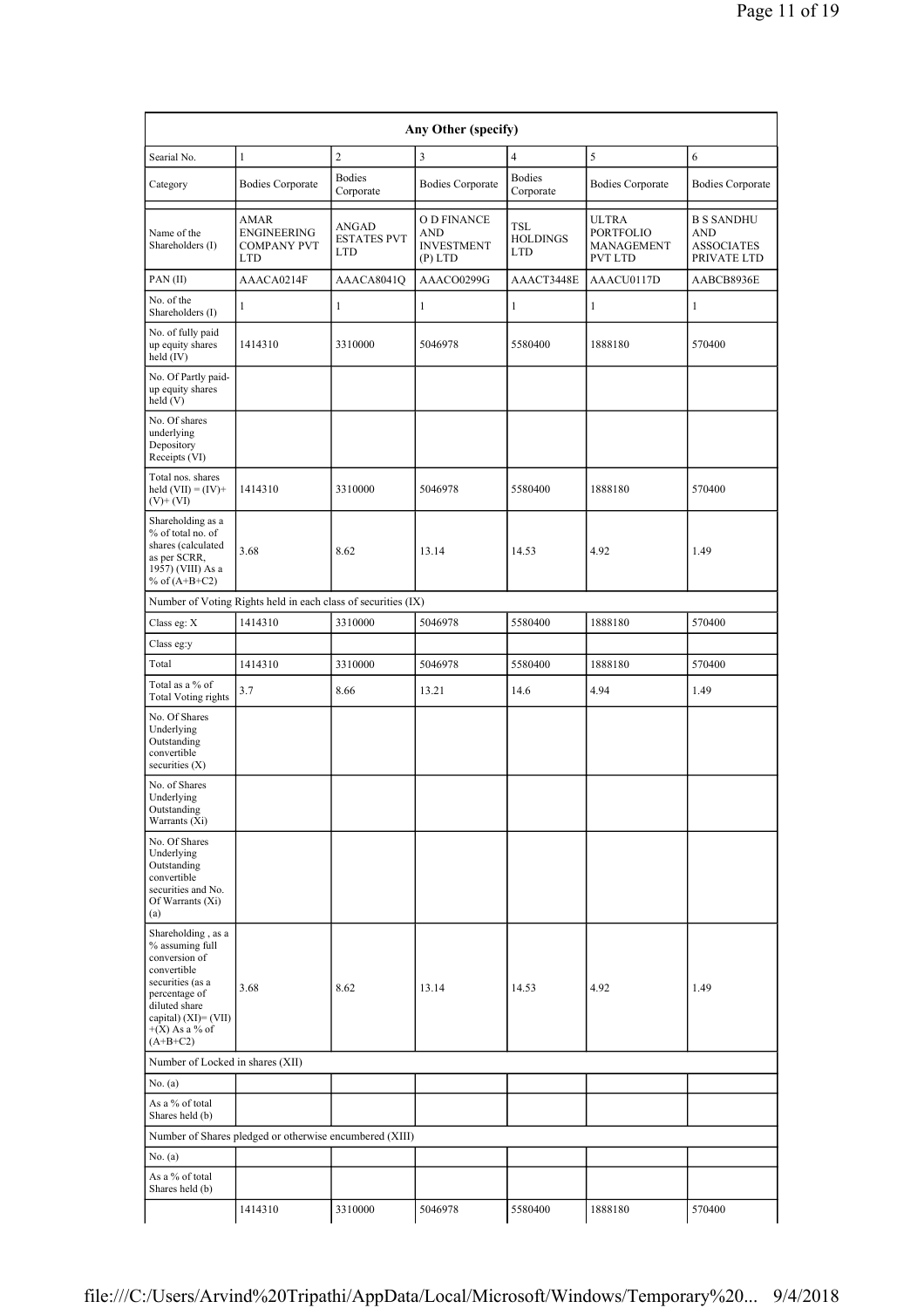| Number of equity<br>shares held in<br>dematerialized<br>form $(XIV)$ |  |  |  |  |  |  |  |  |  |
|----------------------------------------------------------------------|--|--|--|--|--|--|--|--|--|
| Reason for not providing PAN                                         |  |  |  |  |  |  |  |  |  |
| Reason for not<br>providing PAN                                      |  |  |  |  |  |  |  |  |  |
| Shareholder type                                                     |  |  |  |  |  |  |  |  |  |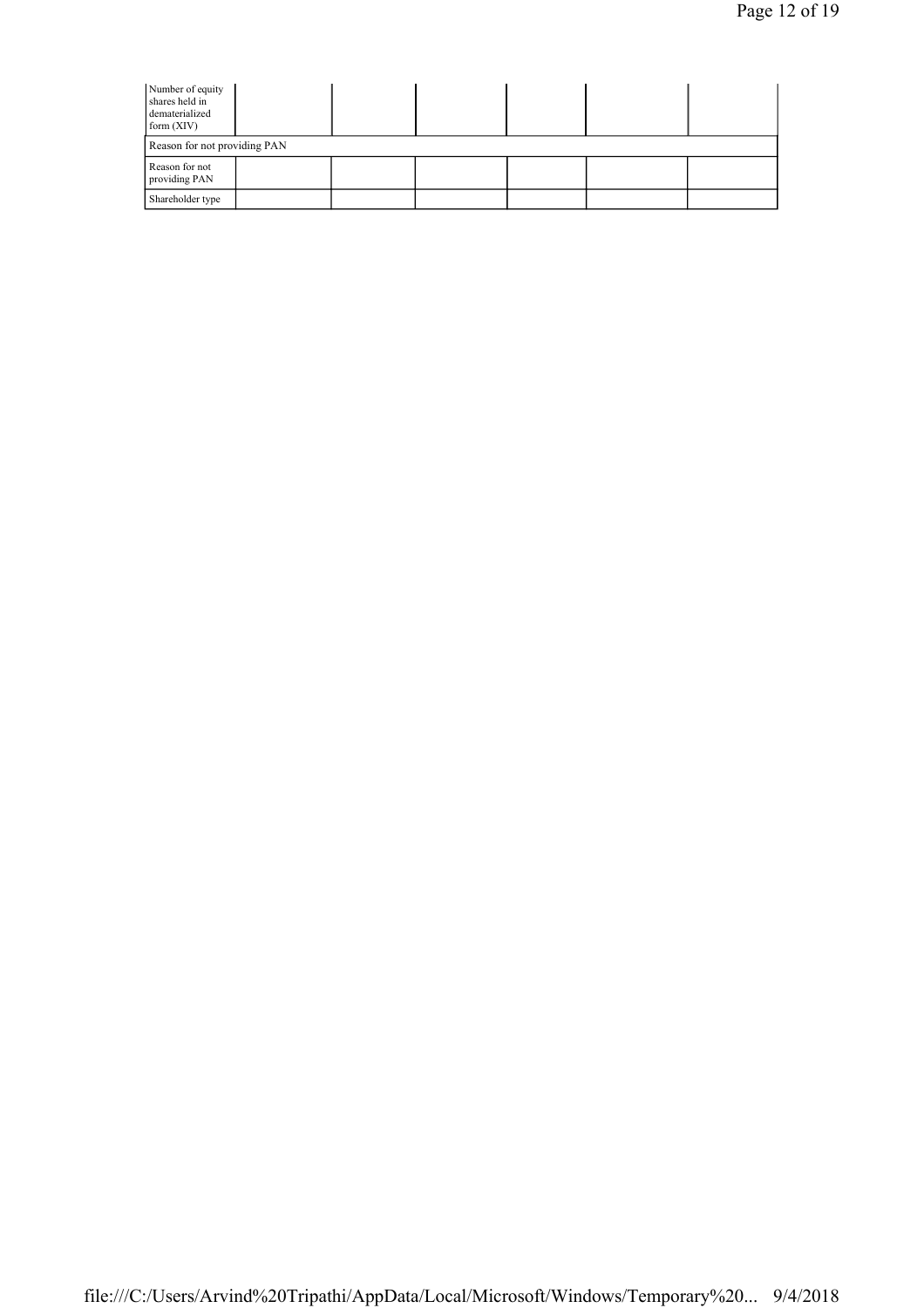| Searial No.                                                                                                                                                                              |                                                               |
|------------------------------------------------------------------------------------------------------------------------------------------------------------------------------------------|---------------------------------------------------------------|
| Category                                                                                                                                                                                 | Click here to go back                                         |
| Name of the<br>Shareholders (I)                                                                                                                                                          |                                                               |
| PAN(II)                                                                                                                                                                                  | Total                                                         |
| No. of the<br>Shareholders (I)                                                                                                                                                           | 6                                                             |
| No. of fully paid<br>up equity shares<br>held (IV)                                                                                                                                       | 17810268                                                      |
| No. Of Partly paid-<br>up equity shares<br>held(V)                                                                                                                                       |                                                               |
| No. Of shares<br>underlying<br>Depository<br>Receipts (VI)                                                                                                                               |                                                               |
| Total nos. shares<br>held $(VII) = (IV) +$<br>$(V)$ + $(VI)$                                                                                                                             | 17810268                                                      |
| Shareholding as a<br>% of total no. of<br>shares (calculated<br>as per SCRR,<br>1957) (VIII) As a<br>% of $(A+B+C2)$                                                                     | 46.38                                                         |
|                                                                                                                                                                                          | Number of Voting Rights held in each class of securities (IX) |
| Class eg: X                                                                                                                                                                              | 17810268                                                      |
| Class eg:y                                                                                                                                                                               |                                                               |
| Total                                                                                                                                                                                    | 17810268                                                      |
| Total as a % of<br><b>Total Voting rights</b>                                                                                                                                            | 46.61                                                         |
| No. Of Shares<br>Underlying<br>Outstanding<br>convertible<br>securities $(X)$                                                                                                            |                                                               |
| No. of Shares<br>Underlying<br>Outstanding<br>Warrants (Xi)                                                                                                                              |                                                               |
| No. Of Shares<br>Underlying<br>Outstanding<br>convertible<br>securities and No.<br>Of Warrants (Xi)<br>(a)                                                                               |                                                               |
| Shareholding, as a<br>% assuming full<br>conversion of<br>convertible<br>securities (as a<br>percentage of<br>diluted share<br>capital) $(XI) = (VII)$<br>$+(X)$ As a % of<br>$(A+B+C2)$ | 46.38                                                         |
| Number of Locked in shares (XII)                                                                                                                                                         |                                                               |
| No. (a)                                                                                                                                                                                  |                                                               |
| As a % of total<br>Shares held (b)                                                                                                                                                       |                                                               |
|                                                                                                                                                                                          | Number of Shares pledged or otherwise encumbered (XIII)       |
| No. (a)                                                                                                                                                                                  |                                                               |
| As a % of total<br>Shares held (b)                                                                                                                                                       |                                                               |
| Number of equity<br>shares held in<br>dematerialized<br>form $(XIV)$                                                                                                                     | 17810268                                                      |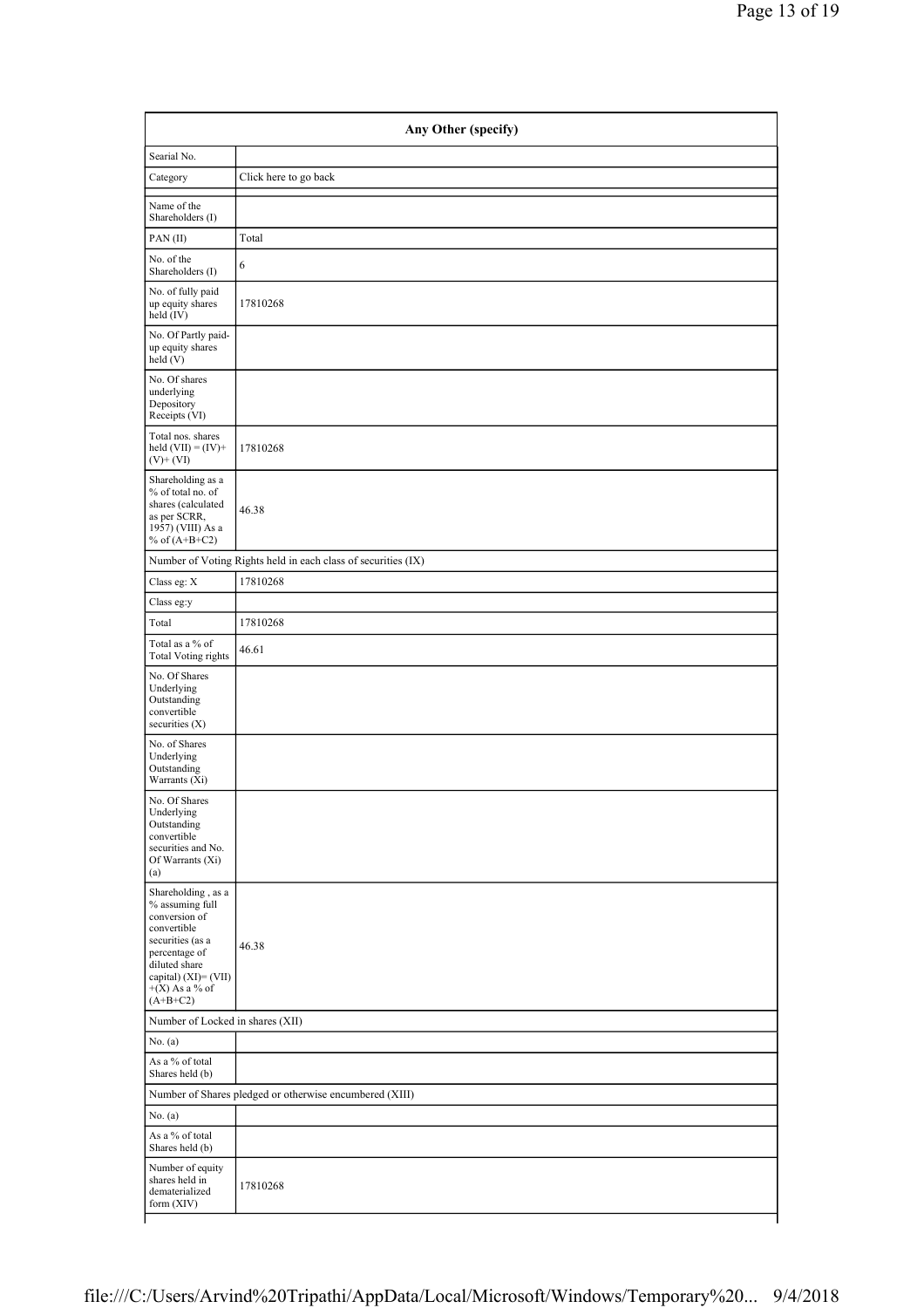| Reason for not providing PAN    |  |  |
|---------------------------------|--|--|
| Reason for not<br>providing PAN |  |  |
| Shareholder type                |  |  |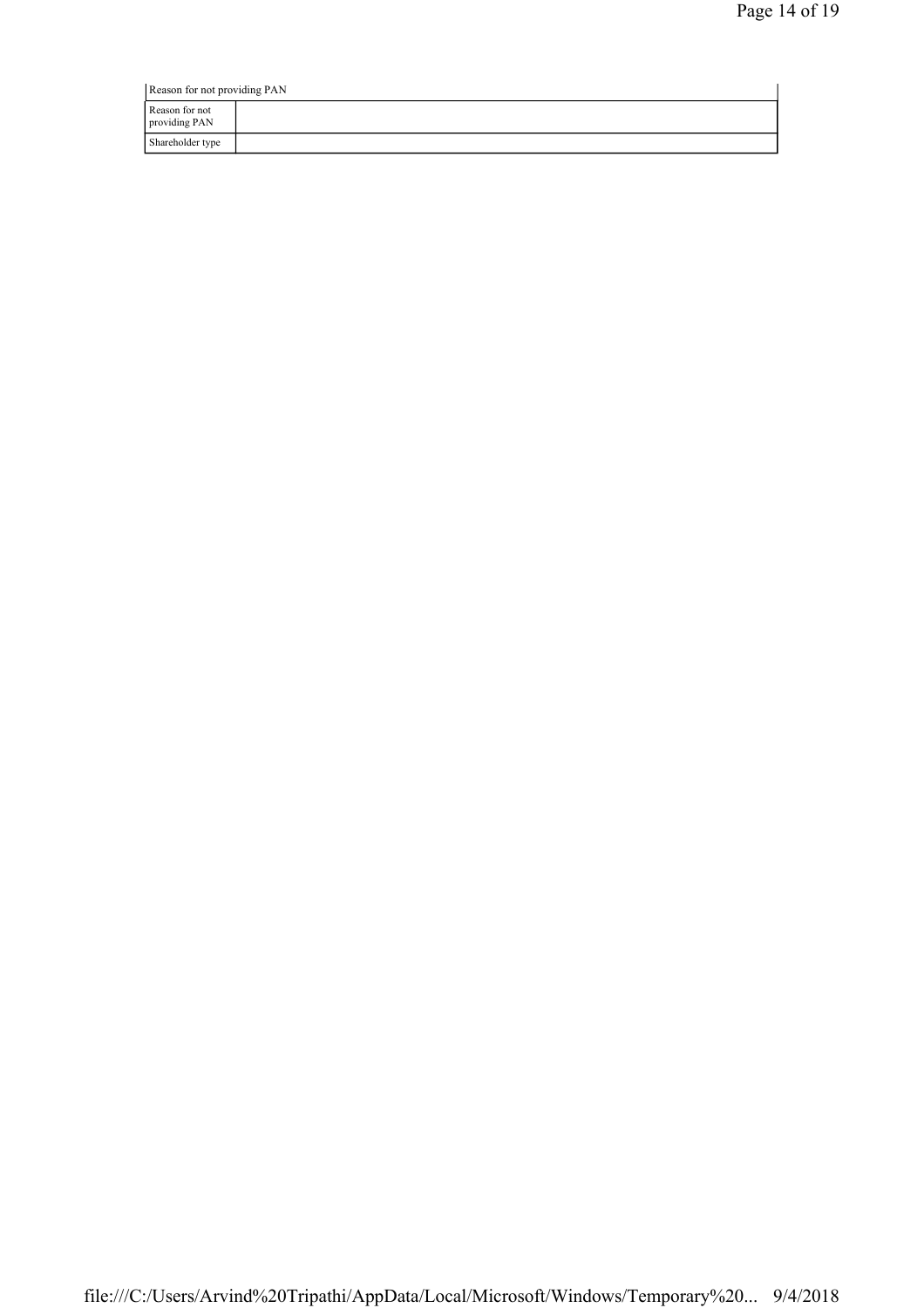| Individuals - ii. Individual shareholders holding nominal share capital in excess of Rs. 2 lakhs.                                                                                     |                                                               |                                                    |                                                                           |                |                          |  |  |
|---------------------------------------------------------------------------------------------------------------------------------------------------------------------------------------|---------------------------------------------------------------|----------------------------------------------------|---------------------------------------------------------------------------|----------------|--------------------------|--|--|
| Searial No.                                                                                                                                                                           | $\mathbf{1}$                                                  | $\overline{c}$                                     | $\overline{3}$                                                            | $\overline{4}$ |                          |  |  |
| Name of the<br>Shareholders (I)                                                                                                                                                       | MAHENDRA<br>CHANDULAL<br><b>DHARU</b>                         | <b>BHAVNA</b><br><b>GOVINDBHAI</b><br><b>DESAI</b> | PREMILABEN<br>LINCOLN P<br>MAHENDRAKUMAR<br><b>COELHO</b><br><b>DHARU</b> |                | Click here to<br>go back |  |  |
| PAN(II)                                                                                                                                                                               | AALHS4943P                                                    | ABKPD4860C                                         | ACKPD5757H                                                                | AEGPC1227D     | Total                    |  |  |
| No. of fully paid<br>up equity shares<br>held (IV)                                                                                                                                    | 515856                                                        | 487000                                             | 400000<br>395358                                                          |                | 1798214                  |  |  |
| No. Of Partly paid-<br>up equity shares<br>held (V)                                                                                                                                   |                                                               |                                                    |                                                                           |                |                          |  |  |
| No. Of shares<br>underlying<br>Depository<br>Receipts (VI)                                                                                                                            |                                                               |                                                    |                                                                           |                |                          |  |  |
| Total nos. shares<br>held $(VII) = (IV) +$<br>$(V)$ + $(VI)$                                                                                                                          | 515856                                                        | 487000                                             | 395358                                                                    | 400000         | 1798214                  |  |  |
| Shareholding as a<br>% of total no. of<br>shares (calculated<br>as per SCRR,<br>1957) (VIII) As a<br>% of $(A+B+C2)$                                                                  | 1.34                                                          | 1.27                                               | 1.03                                                                      | 1.04           | 4.68                     |  |  |
|                                                                                                                                                                                       | Number of Voting Rights held in each class of securities (IX) |                                                    |                                                                           |                |                          |  |  |
| Class eg: X                                                                                                                                                                           | 515856                                                        | 487000                                             | 395358                                                                    | 400000         | 1798214                  |  |  |
| Class eg:y                                                                                                                                                                            |                                                               |                                                    |                                                                           |                |                          |  |  |
| Total                                                                                                                                                                                 | 515856                                                        | 487000                                             | 395358                                                                    | 400000         | 1798214                  |  |  |
| Total as a % of<br><b>Total Voting rights</b>                                                                                                                                         | 1.35                                                          | 1.27                                               | 1.03                                                                      | 1.05           | 4.71                     |  |  |
| No. Of Shares<br>Underlying<br>Outstanding<br>convertible<br>securities $(X)$                                                                                                         |                                                               |                                                    |                                                                           |                |                          |  |  |
| No. of Shares<br>Underlying<br>Outstanding<br>Warrants (Xi)                                                                                                                           |                                                               |                                                    |                                                                           |                |                          |  |  |
| No. Of Shares<br>Underlying<br>Outstanding<br>convertible<br>securities and No.<br>Of Warrants $(X_i)$<br>(a)                                                                         |                                                               |                                                    |                                                                           |                |                          |  |  |
| Shareholding, as a<br>% assuming full<br>conversion of<br>convertible<br>securities (as a<br>percentage of<br>diluted share<br>capital) (XI)= (VII)<br>$+(X)$ As a % of<br>$(A+B+C2)$ | 1.34                                                          | 1.27                                               | 1.03                                                                      | 1.04           | 4.68                     |  |  |
|                                                                                                                                                                                       | Number of Locked in shares (XII)                              |                                                    |                                                                           |                |                          |  |  |
| No. (a)                                                                                                                                                                               |                                                               |                                                    |                                                                           |                |                          |  |  |
| As a % of total<br>Shares held (b)                                                                                                                                                    |                                                               |                                                    |                                                                           |                |                          |  |  |
| Number of equity<br>shares held in<br>dematerialized<br>form (XIV)                                                                                                                    | 515856                                                        | 487000                                             | 395358<br>400000                                                          |                | 1798214                  |  |  |
| Reason for not providing PAN                                                                                                                                                          |                                                               |                                                    |                                                                           |                |                          |  |  |
| Reason for not<br>providing PAN                                                                                                                                                       |                                                               |                                                    |                                                                           |                |                          |  |  |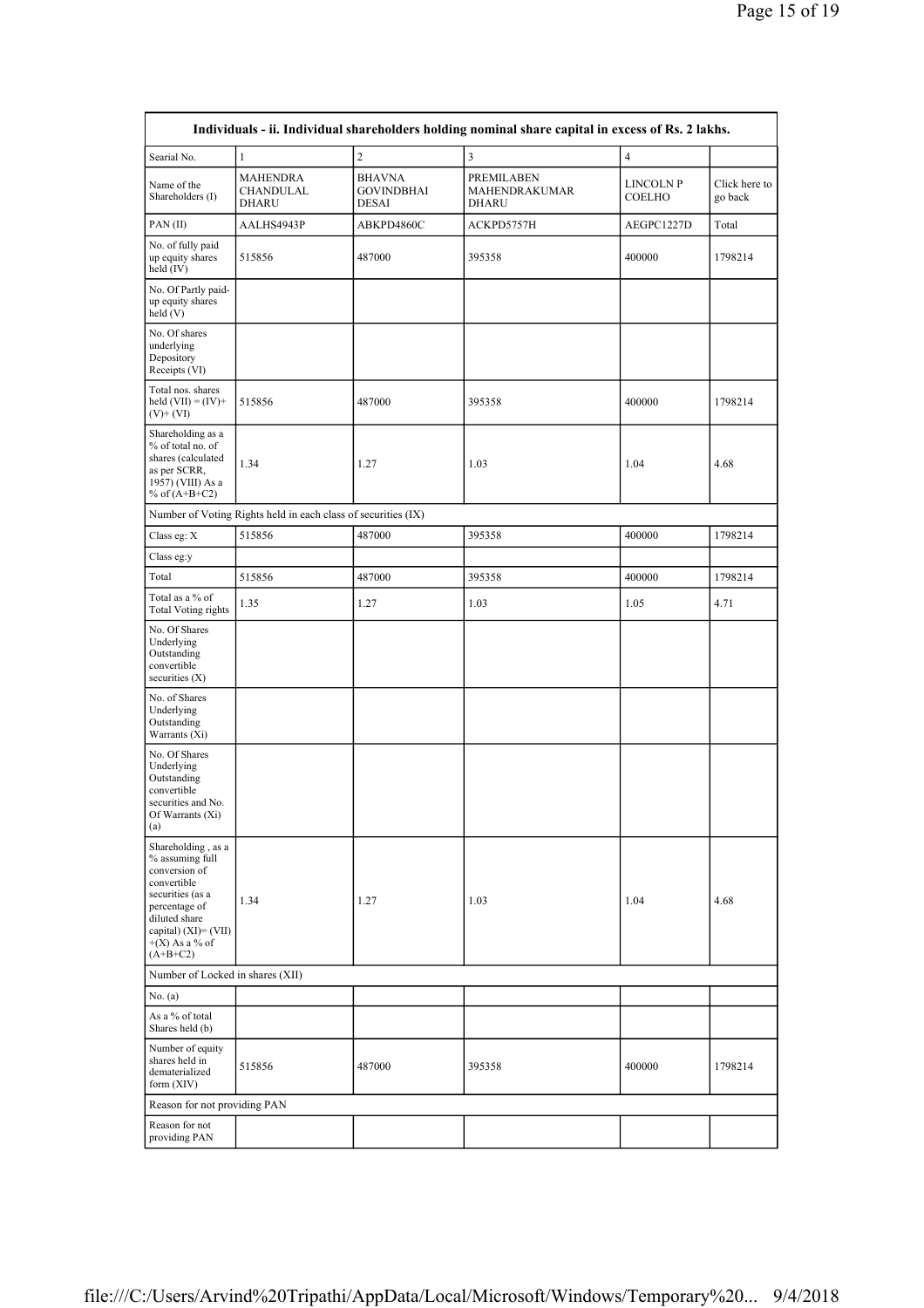| Any Other (specify)                                                                                                                                                                      |                            |                                                               |                     |                |                                            |            |
|------------------------------------------------------------------------------------------------------------------------------------------------------------------------------------------|----------------------------|---------------------------------------------------------------|---------------------|----------------|--------------------------------------------|------------|
| Searial No.                                                                                                                                                                              | $\mathbf{1}$               | $\overline{c}$                                                | 3                   | $\overline{4}$ | 5                                          | 6          |
| Category                                                                                                                                                                                 | <b>Bodies</b><br>Corporate | Non-Resident Indian<br>(NRI)                                  | Clearing<br>Members | Trusts         | Unclaimed or Suspense or Escrow<br>Account | <b>HUF</b> |
| Category / More<br>than 1 percentage                                                                                                                                                     | Category                   | Category                                                      | Category            | Category       | Category                                   | Category   |
| Name of the<br>Shareholders (I)                                                                                                                                                          |                            |                                                               |                     |                |                                            |            |
| PAN(II)                                                                                                                                                                                  |                            |                                                               |                     |                |                                            |            |
| No. of the<br>Shareholders (I)                                                                                                                                                           | 84                         | 107                                                           | 43                  | 1              | 1                                          | 1          |
| No. of fully paid<br>up equity shares<br>held (IV)                                                                                                                                       | 552415                     | 451140                                                        | 129258              | 2000           | 192041                                     | 133000     |
| No. Of Partly paid-<br>up equity shares<br>held (V)                                                                                                                                      |                            |                                                               |                     |                |                                            |            |
| No. Of shares<br>underlying<br>Depository<br>Receipts (VI)                                                                                                                               |                            |                                                               |                     |                |                                            |            |
| Total nos. shares<br>held $(VII) = (IV) +$<br>$(V)$ + $(VI)$                                                                                                                             | 552415                     | 451140                                                        | 129258              | 2000           | 192041                                     | 133000     |
| Shareholding as a<br>% of total no. of<br>shares (calculated<br>as per SCRR,<br>1957) (VIII) As a<br>% of $(A+B+C2)$                                                                     | 1.44                       | 1.17                                                          | 0.34                | 0.01           | 0.5                                        | 0.35       |
|                                                                                                                                                                                          |                            | Number of Voting Rights held in each class of securities (IX) |                     |                |                                            |            |
| Class eg: X                                                                                                                                                                              | 552415                     | 451140                                                        | 129258              | 2000           | $\boldsymbol{0}$                           | 133000     |
| Class eg:y                                                                                                                                                                               |                            |                                                               |                     |                |                                            |            |
| Total                                                                                                                                                                                    | 552415                     | 451140                                                        | 129258              | 2000           | $\boldsymbol{0}$                           | 133000     |
| Total as a % of<br><b>Total Voting rights</b>                                                                                                                                            | 1.45                       | 1.18                                                          | 0.34                | 0.01           | $\boldsymbol{0}$                           | 0.35       |
| No. Of Shares<br>Underlying<br>Outstanding<br>convertible<br>securities $(X)$                                                                                                            |                            |                                                               |                     |                |                                            |            |
| No. of Shares<br>Underlying<br>Outstanding<br>Warrants (Xi)                                                                                                                              |                            |                                                               |                     |                |                                            |            |
| No. Of Shares<br>Underlying<br>Outstanding<br>convertible<br>securities and No.<br>Of Warrants (Xi)<br>(a)                                                                               |                            |                                                               |                     |                |                                            |            |
| Shareholding, as a<br>% assuming full<br>conversion of<br>convertible<br>securities (as a<br>percentage of<br>diluted share<br>capital) $(XI) = (VII)$<br>$+(X)$ As a % of<br>$(A+B+C2)$ | 1.44                       | 1.17                                                          | 0.34                | 0.01           | 0.5                                        | 0.35       |
| Number of Locked in shares (XII)                                                                                                                                                         |                            |                                                               |                     |                |                                            |            |
| No. (a)                                                                                                                                                                                  |                            |                                                               |                     |                |                                            |            |
| As a % of total<br>Shares held (b)                                                                                                                                                       |                            |                                                               |                     |                |                                            |            |
| Number of equity<br>shares held in<br>dematerialized<br>form (XIV)                                                                                                                       | 549414                     | 450140                                                        | 129258              | 2000           | 192041                                     | 133000     |
| Reason for not providing PAN                                                                                                                                                             |                            |                                                               |                     |                |                                            |            |
|                                                                                                                                                                                          |                            |                                                               |                     |                |                                            |            |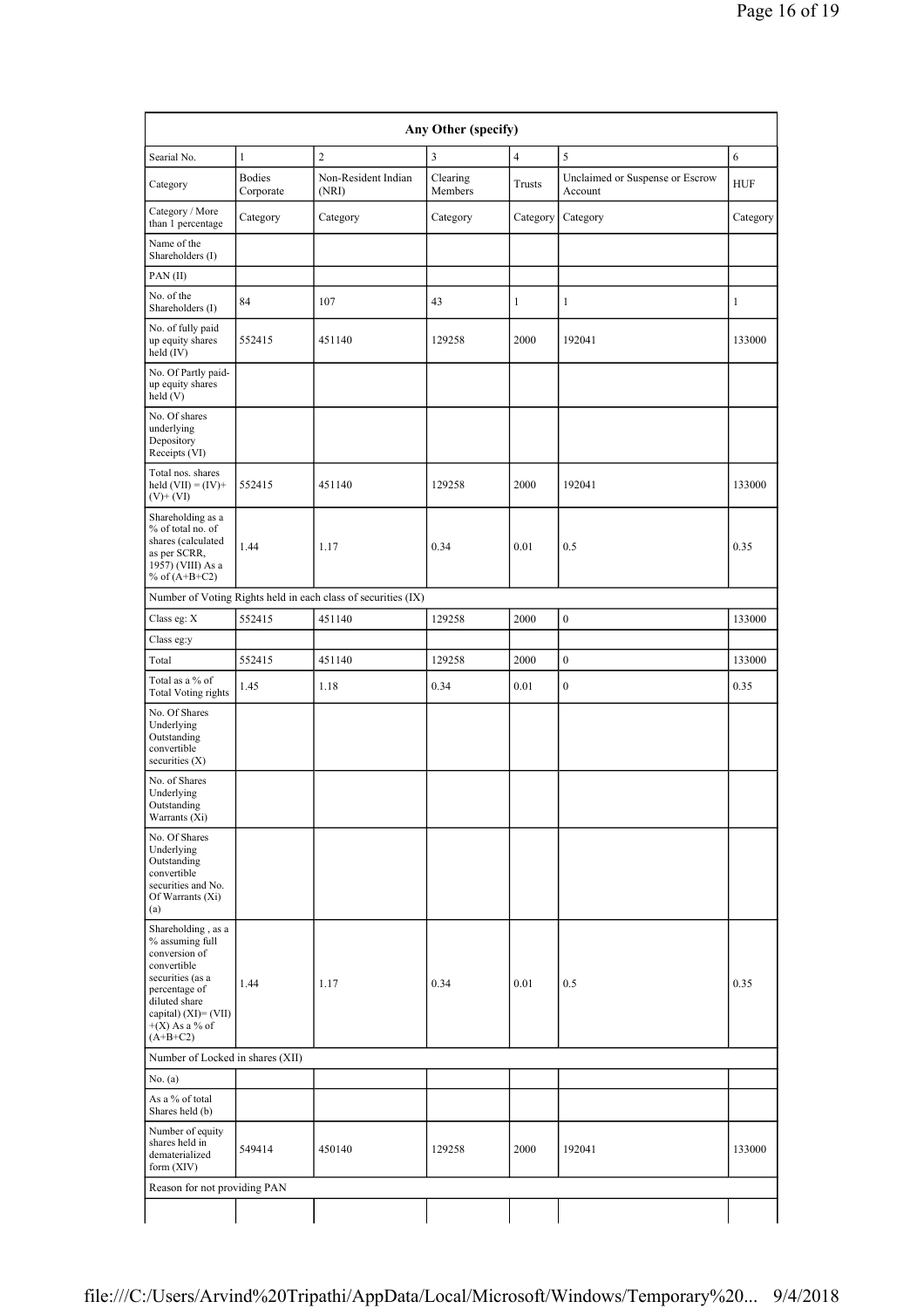| Reaso<br>not<br>νr          |  |  |  |
|-----------------------------|--|--|--|
| pro<br>юш<br>$\overline{1}$ |  |  |  |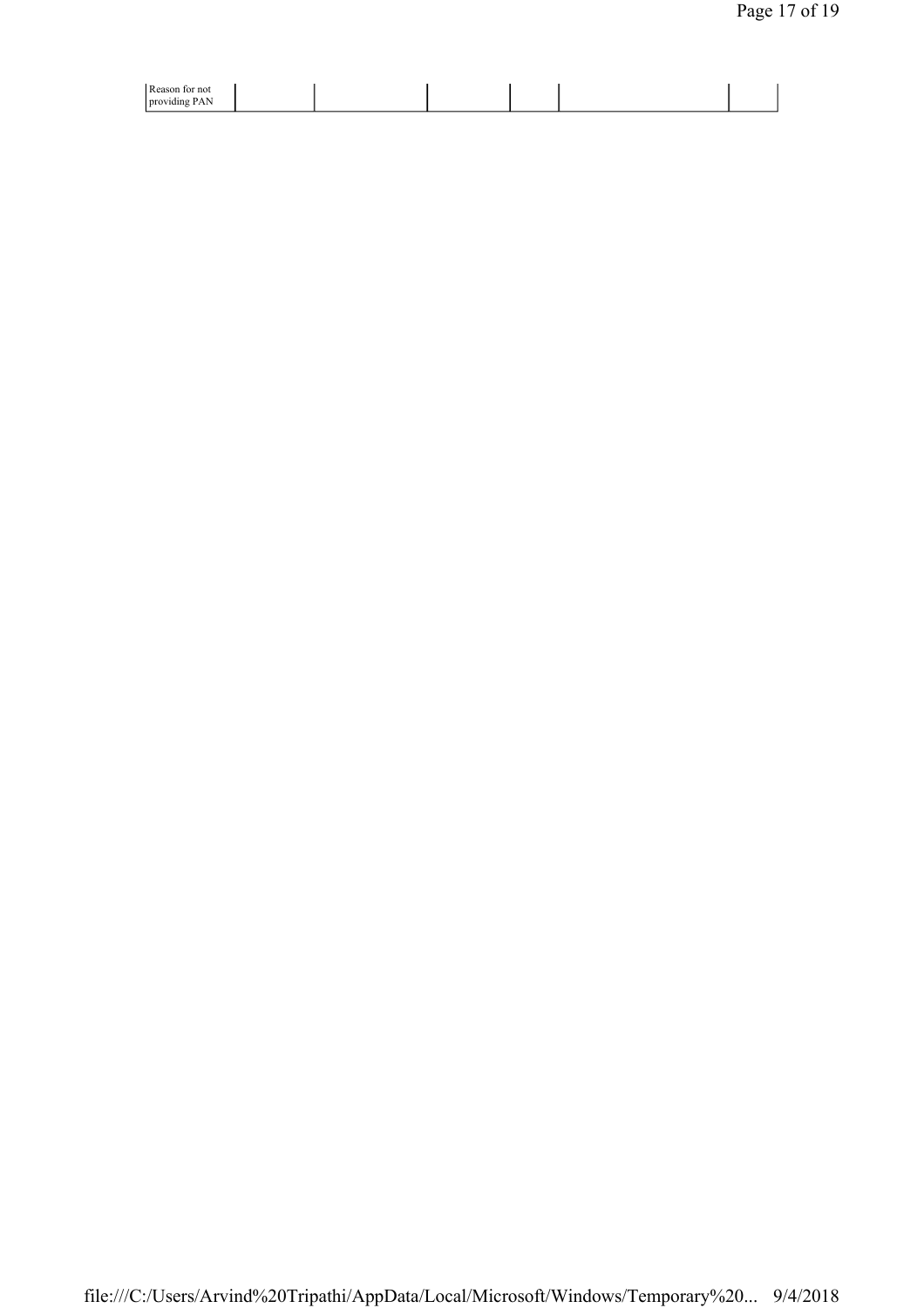| Any Other (specify)                                                                                                                                                                      |                                                               |  |  |  |  |
|------------------------------------------------------------------------------------------------------------------------------------------------------------------------------------------|---------------------------------------------------------------|--|--|--|--|
| Searial No.                                                                                                                                                                              |                                                               |  |  |  |  |
| Category                                                                                                                                                                                 |                                                               |  |  |  |  |
| Category / More<br>than 1 percentage                                                                                                                                                     |                                                               |  |  |  |  |
| Name of the<br>Shareholders (I)                                                                                                                                                          | Click here to go back                                         |  |  |  |  |
| PAN(II)                                                                                                                                                                                  | Total                                                         |  |  |  |  |
| No. of the<br>Shareholders (I)                                                                                                                                                           | 237                                                           |  |  |  |  |
| No. of fully paid<br>up equity shares<br>held (IV)                                                                                                                                       | 1459854                                                       |  |  |  |  |
| No. Of Partly paid-<br>up equity shares<br>held(V)                                                                                                                                       |                                                               |  |  |  |  |
| No. Of shares<br>underlying<br>Depository<br>Receipts (VI)                                                                                                                               |                                                               |  |  |  |  |
| Total nos. shares<br>held $(VII) = (IV) +$<br>$(V)+(VI)$                                                                                                                                 | 1459854                                                       |  |  |  |  |
| Shareholding as a<br>% of total no. of<br>shares (calculated<br>as per SCRR,<br>1957) (VIII) As a<br>% of $(A+B+C2)$                                                                     | 3.81                                                          |  |  |  |  |
|                                                                                                                                                                                          | Number of Voting Rights held in each class of securities (IX) |  |  |  |  |
| Class eg: $\mathbf X$                                                                                                                                                                    | 1267813                                                       |  |  |  |  |
| Class eg:y                                                                                                                                                                               |                                                               |  |  |  |  |
| Total                                                                                                                                                                                    | 1267813                                                       |  |  |  |  |
| Total as a % of<br><b>Total Voting rights</b>                                                                                                                                            | 3.33                                                          |  |  |  |  |
| No. Of Shares<br>Underlying<br>Outstanding<br>convertible<br>securities $(X)$                                                                                                            |                                                               |  |  |  |  |
| No. of Shares<br>Underlying<br>Outstanding<br>Warrants (Xi)                                                                                                                              |                                                               |  |  |  |  |
| No. Of Shares<br>Underlying<br>Outstanding<br>convertible<br>securities and No.<br>Of Warrants (Xi)<br>(a)                                                                               |                                                               |  |  |  |  |
| Shareholding, as a<br>% assuming full<br>conversion of<br>convertible<br>securities (as a<br>percentage of<br>diluted share<br>capital) $(XI) = (VII)$<br>$+(X)$ As a % of<br>$(A+B+C2)$ | 3.81                                                          |  |  |  |  |
| Number of Locked in shares (XII)                                                                                                                                                         |                                                               |  |  |  |  |
| No. (a)                                                                                                                                                                                  |                                                               |  |  |  |  |
| As a % of total<br>Shares held (b)                                                                                                                                                       |                                                               |  |  |  |  |
| Number of equity<br>shares held in<br>dematerialized<br>form $(XIV)$                                                                                                                     | 1455853                                                       |  |  |  |  |
| Reason for not providing PAN                                                                                                                                                             |                                                               |  |  |  |  |
| Reason for not<br>providing PAN                                                                                                                                                          |                                                               |  |  |  |  |